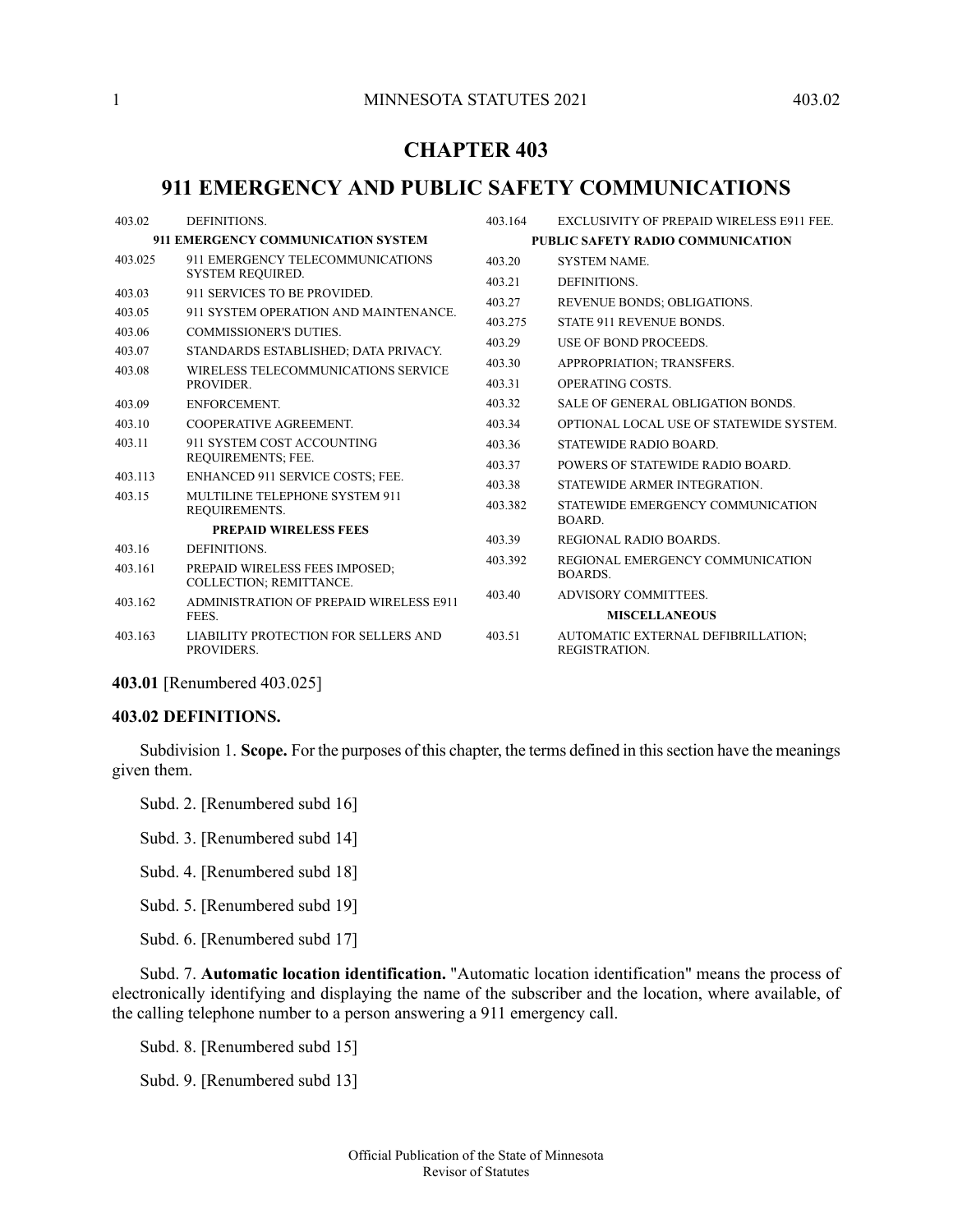Subd. 9a. **Callback number.** "Callback number" means a number used by the public safety answering point to recontact the location from which the 911 call was placed.

Subd. 10. **Commissioner.** "Commissioner" means the commissioner of public safety.

Subd. 11. [Renumbered subd 20]

Subd. 11a. **Emergency location identification number.** "Emergency location identification number" means a valid North American numbering plan format telephone number, assigned to the multiline telephone system operator by the appropriate authority, that is used to route the call to a public safety answering point and is used to retrieve the automatic location identification for the public safety answering point.

Subd. 11b. **Emergency response location.** "Emergency response location" means a location to which a 911 emergency response team may be dispatched. The location must be specific enough to provide a reasonable opportunity for the emergency response team to locate a caller anywhere within it.

Subd. 12. [Renumbered subd 21]

Subd. 13. **Enhanced 911 service.** "Enhanced 911 service" means the use of automatic location identification or local location identification as part of local 911 service provided by an enhanced 911 system consisting of a common 911 network and database and customer data and network components connecting to the common 911 network and database.

Subd. 14. **Governmental agency.** "Governmental agency" means any unit of local government orspecial purpose district located in whole or in part within this state that provides or has authority to provide firefighting, police, ambulance, medical, or other emergency services.

Subd. 15. [Repealed, 2014 c 212 art 2 s 5]

Subd. 16. **Metropolitan area.** "Metropolitan area" means the counties of Anoka, Carver, Chisago, Dakota, Hennepin, Isanti, Ramsey, Scott, Sherburne, and Washington.

Subd. 16a. **Multiline telephone system.** "Multiline telephone system" means a private telephone system comprised of common control units, telephones, and control hardware and software that share a common interface to the public switched telephone network. This includes network and premises-based systems and systems owned or leased by governmental agencies and nonprofit entities, as well as for-profit businesses.

Subd. 17. **911 service.** "911 service" means a telecommunications service that automatically connects a person dialing the digits 911 to an established public safety answering point. 911 service includes:

(1) customer data and network components connecting to the common 911 network and database;

(2) common 911 network and database equipment, as appropriate, for automatically selectively routing 911 calls to the public safety answering point serving the caller's jurisdiction; and

(3) provision of automatic location identification if the public safety answering point has the capability of providing that service.

Subd. 17a. **911 emergency telecommunicationsservice provider.** "911 emergency telecommunications service provider" means a telecommunications service provider or other entity, determined by the commissioner to be capable of providing effective and efficient components of the 911 system, that provides all or portions of the network and database for automatically selectively routing 911 calls to the public safety answering point serving the caller's jurisdiction.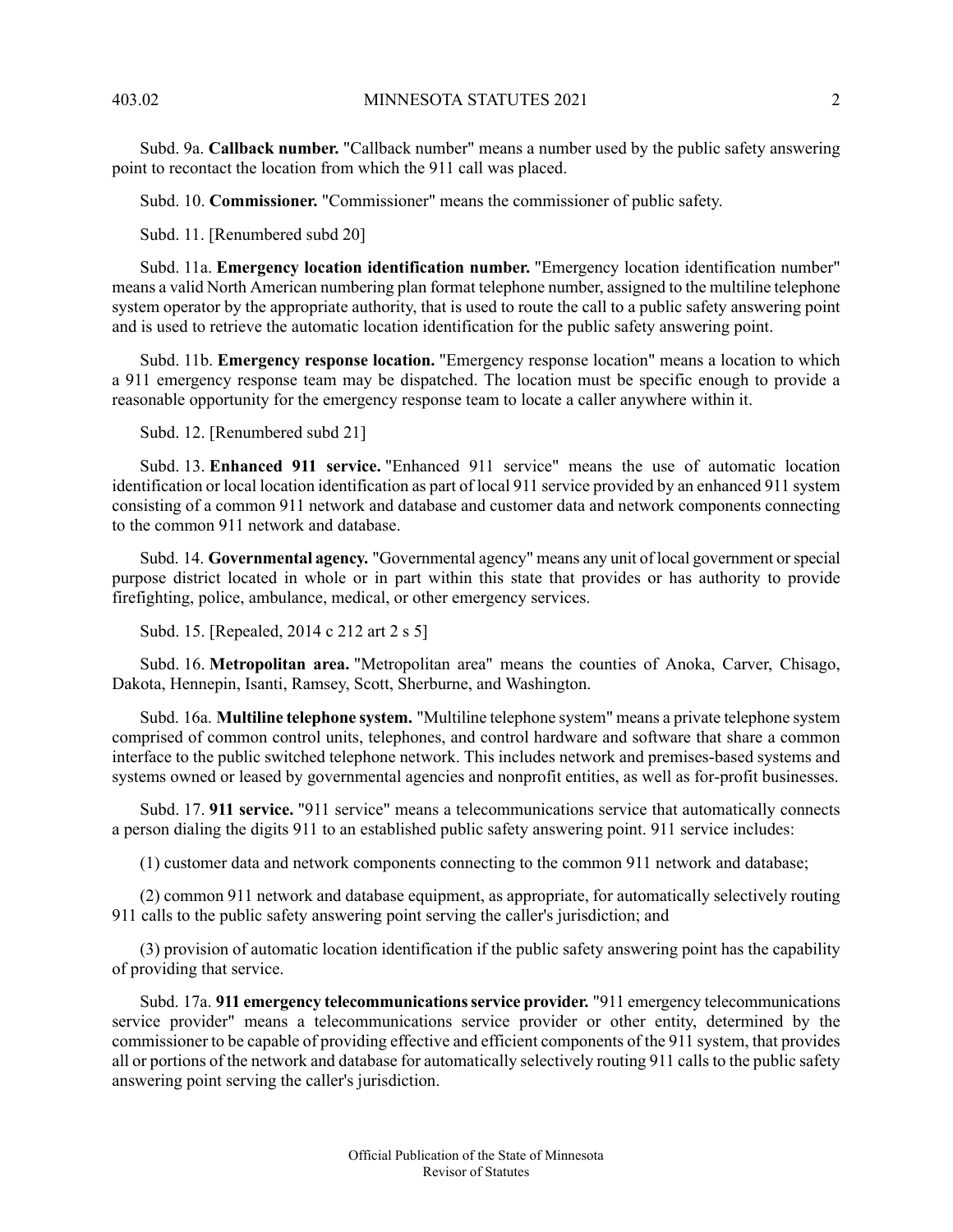Subd. 17b. **Prepaid wireless telecommunications service.** "Prepaid wireless telecommunications service" means a wireless telecommunications service that allows the caller to dial 911 to access the 911 system, which service must be paid for in advance and is:

(1) sold in predetermined units or dollars of which the number declines with use in a known amount; or

(2) provides unlimited use for a predetermined time period.

The inclusion of nontelecommunications services, including the download of digital products delivered electronically, content, and ancillary services, with a prepaid wireless telecommunications service does not preclude that service from being considered a prepaid wireless telecommunications service under this chapter.

Subd. 17c. **911 telecommunicator.** "911 telecommunicator" means a person employed by a public safety answering point, an emergency medical dispatch service provider, or both, who is qualified to answer incoming emergency telephone calls or provide for the appropriate emergency response either directly or through communication with the appropriate public safety answering point.

Subd. 18. **Public safety agency.** "Public safety agency" means a functional division of a public agency which provides firefighting, police, medical, or other emergency services, or a private entity which provides emergency medical or ambulance services.

Subd. 19. **Public safety answering point.** "Public safety answering point" means a communications facility operated on a 24-hour basis which first receives 911 calls from persons in a 911 service area and which may, as appropriate, directly dispatch public safety services or extend, transfer, or relay 911 calls to appropriate public safety agencies.

Subd. 19a. **Secondary public safety answering point.** "Secondary public safety answering point" means a communications facility that: (1) is operated on a 24-hour basis, in which a minimum of three public safety answering points (PSAPs) route calls for postdispatch or prearrival instructions; (2) receives calls directly from medical facilities to reduce call volume at the PSAPs; and (3) is able to receive 911 calls routed to it from a PSAP when the PSAP is unable to receive or answer 911 calls.

Subd. 19b. **Shared residential multiline telephone system service.** "Shared residential multiline telephone service" means the use of a multiline telephone system to provide service to residential facilities. For purposes of this subdivision, "residential facilities" means both single-family and multifamily facilities including extended care facilities and dormitories.

Subd. 20. **Wire-line telecommunications service provider.** "Wire-line telecommunications service provider" means a person, firm, association, corporation, or other legal entity, however organized, or combination of them, authorized by state or federal regulatory agencies to furnish telecommunications service, including local service, over wire-line facilities.

Subd. 20a. **Wireless telecommunications service.** "Wireless telecommunications service" means a commercial mobile radio service, as that term is defined in United States Code, title 47, section 332, subsection (d), including all broadband personal communication services, wireless radio telephone services, and geographic area specialized mobile radio licensees, that offer real-time, two-way voice service interconnected with the public switched telephone network.

Subd. 21. **Wireless telecommunications service provider.** "Wireless telecommunications service provider" means a provider of wireless telecommunications service.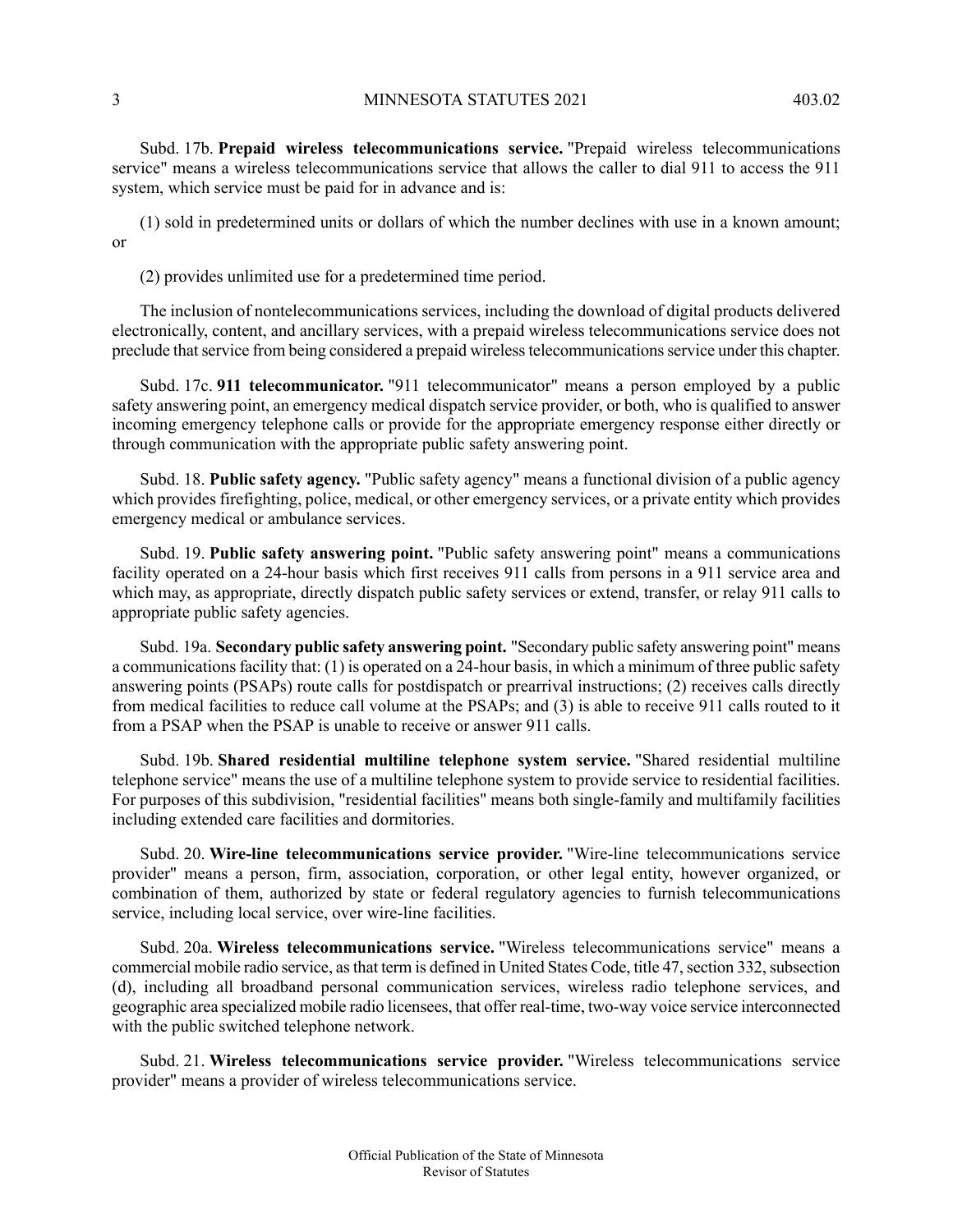Subd. 22. [Renumbered subd 9a]

Subd. 23. [Renumbered subd 11a]

Subd. 24. [Renumbered subd 11b]

Subd. 25. [Renumbered subd 16a]

Subd. 26. [Renumbered subd 19b]

<span id="page-3-0"></span>History: 1977 c 311 s 2; 1987 c 56 s 1,2; 1990 c 543 s 1; 1994 c 616 s 6; 1995 c 149 s 1; 1997 c 202 art 3 s 18,19; 3Sp1997 c 3 s 1; 2002 c 372 s 2-6; 1Sp2003 c 1 art 2 s 102; 2004 c 282 s 3-7; 2005 c 136 art 10 s 3-6; 2006 c 260 art 6 s 2; 2013 c 143 art 13 s 10-12; 1Sp2019 c 5 art 2 s 10; 1Sp2021 c 11 art 2 s 21

# **911 EMERGENCY COMMUNICATION SYSTEM**

### <span id="page-3-1"></span>**403.025 911 EMERGENCY TELECOMMUNICATIONS SYSTEM REQUIRED.**

Subdivision 1. **General requirement.** Each county shall operate and maintain a 911 emergency telecommunications system.

Subd. 1a. **Emergency telephone number 911.** The digits 911, so designated by the Federal Communications Commission, must be the primary emergency telephone number within the system. A public safety agency may maintain a separate secondary backup number for emergency calls and shall maintain a separate number for nonemergency telephone calls.

Subd. 2. **Multijurisdictional system.** The 911 systems may be multijurisdictional and regional in character provided that design and implementation are preceded by cooperative planning on a county-by-county basis with local public safety agencies.

Subd. 3. **Connected telecommunications service provider requirements.** Every owner and operator of a wire-line or wireless circuit switched or packet-based telecommunications system connected to the public switched telephone network shall design and maintain the system to dial the 911 number without charge to the caller.

Subd. 4. **Wireless requirements.** Every owner and operator of a wireless telecommunications system shall design and maintain the system to dial the 911 number without charge to the caller.

Subd. 5. **Pay phone requirements.** Every pay phone owner and operator shall permit dialing of the 911 number without coin and without charge to the caller.

Subd. 6. **Multistation or PBX system.** Every owner and operator of a multistation or private branch exchange (PBX) multiline telephone system shall design and maintain the system to dial the 911 number without charge to the caller.

Subd. 7. **Contractual requirements.** (a) The state shall contract with the county or other governmental agencies operating public safety answering points and with the appropriate wire-line telecommunications service providers or other entities determined by the commissioner to be capable of providing effective and efficient components of the 911 system for the operation, maintenance, enhancement, and expansion of the 911 system.

(b) The contract language or subsequent amendments to the contract must include a description of the services to be furnished to the county or other governmental agencies operating public safety answering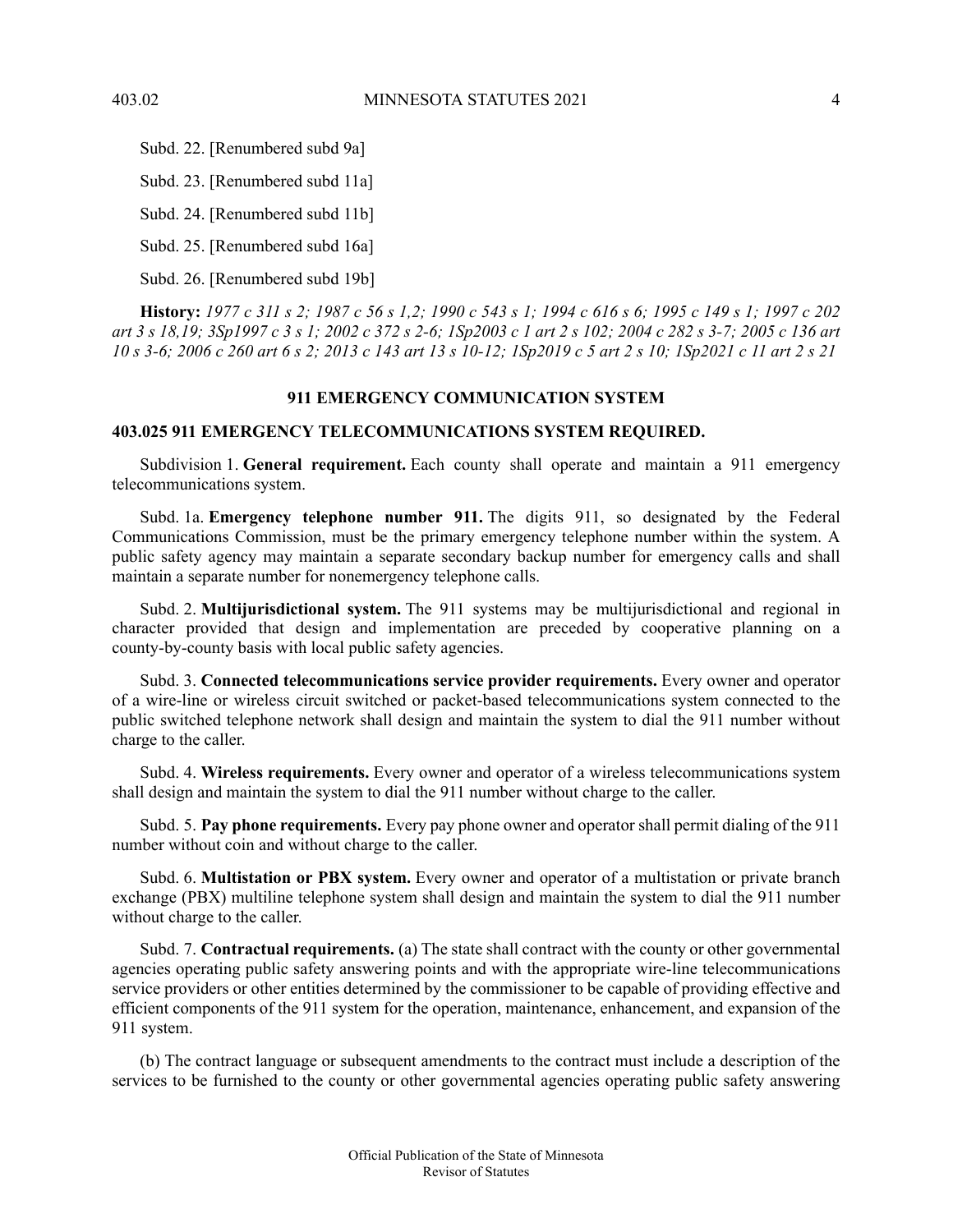points. The contract language or subsequent amendments must include the terms of compensation based on the effective tariff or price list filed with the Public Utilities Commission or the prices agreed to by the parties.

(c) The contract language or subsequent amendments to contracts between the parties must contain a provision for resolving disputes.

<span id="page-4-0"></span>**History:** 1977 c 311 s 1: 2002 c 372 s 1: 2004 c 282 s 2: 2005 c 136 art 10 s 7.8: 2006 c 260 art 6 s 3: *2014 c 212 art 2 s 1*

### **403.03 911 SERVICES TO BE PROVIDED.**

Subdivision 1. **Emergency response services.** (a) Services available through a 911 system must include police, firefighting, and emergency medical and ambulance services. Other emergency and civil defense services may be incorporated into the 911 system at the discretion of the public agency operating the public safety answering point.

(b) In addition to ensuring an appropriate response under paragraph (a), the 911 system shall include a referral to mental health crisis teams, where available.

Subd. 2. **Telephone cardiopulmonary resuscitation program.** (a) On or before July 1, 2021, every public safety answering point must maintain a telephone cardiopulmonary resuscitation program by either:

(1) providing each 911 telecommunicator with training in cardiopulmonary resuscitation; or

(2) transferring callers to another public safety answering point with 911 telecommunicators that have received training in cardiopulmonary resuscitation.

(b) Training in cardiopulmonary resuscitation must, at a minimum, include:

(1) use of an evidence-based protocol or script for providing cardiopulmonary resuscitation instruction that has been recommended by an academic institution or a nationally recognized organization specializing in medical dispatch and, if the public safety answering point has a medical director, approved by that medical director; and

(2) appropriate continuing education, as determined by the evidence-based protocol for providing cardiopulmonary resuscitation instruction and, if the public safety answering point has a medical director, approved by that medical director.

(c) A public safety answering point that transfers callers to another public safety answering point must, at a minimum:

(1) use an evidence-based protocol for the identification of a person in need of cardiopulmonary resuscitation;

(2) provide each 911 telecommunicator with appropriate training and continuing education to identify a person in need of cardiopulmonary resuscitation through the use of an evidence-based protocol; and

(3) ensure that any public safety answering point to which calls are transferred uses 911 telecommunicators who meet the training requirements under paragraph (b).

(d) Each public safety answering point shall conduct ongoing quality assurance of its telephone cardiopulmonary resuscitation program.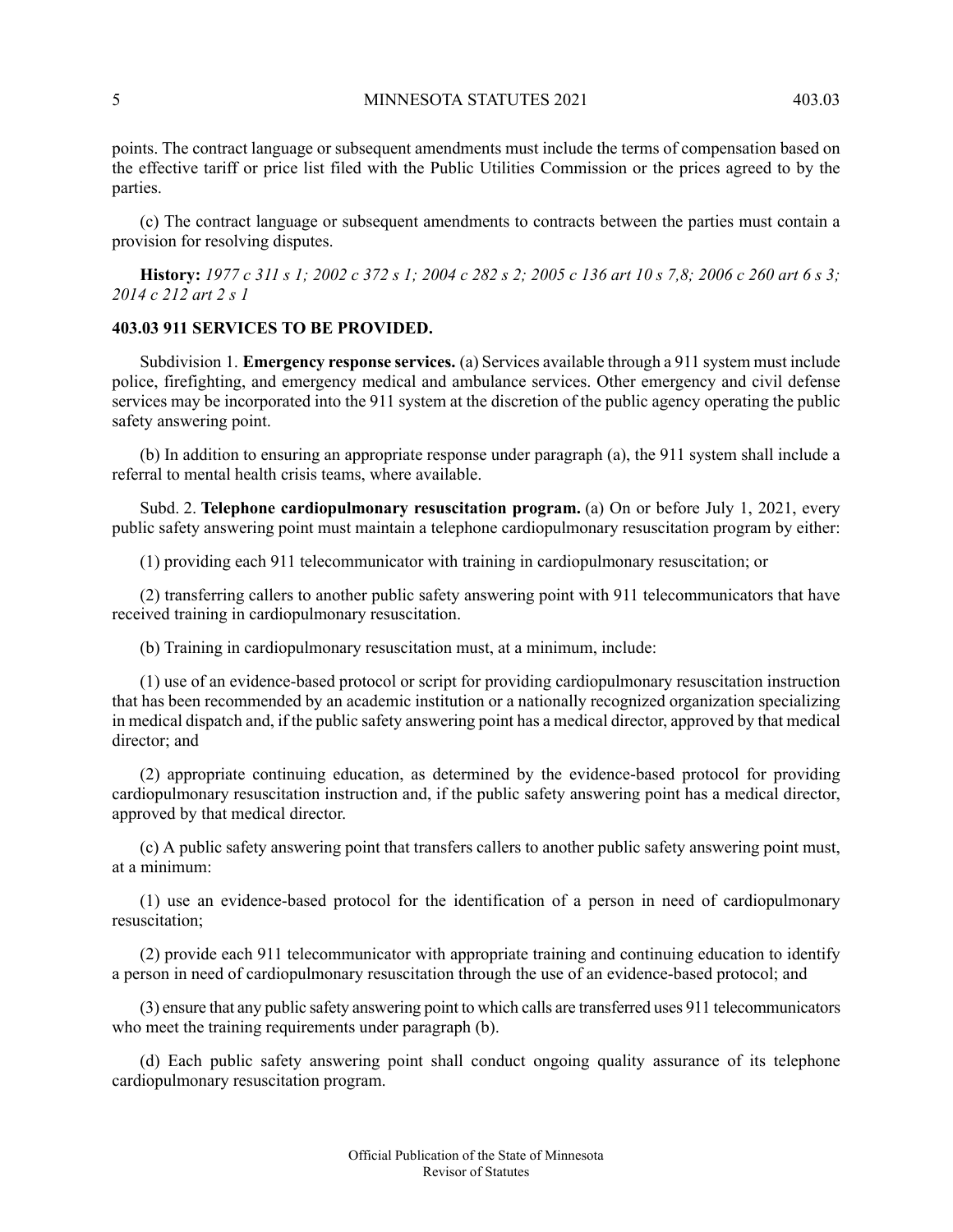Subd. 3. **Monitoring and enforcing training requirements.** The Statewide Emergency Communications Board shall adopt protocols to ensure that operators of every public safety answering point comply with subdivision 2.

Subd. 4. **Liability exemption.** (a) If a caller refuses or is otherwise unwilling or unable to provide cardiopulmonary resuscitation or receive telephone cardiopulmonary resuscitation instruction, the 911 telecommunicator is not required to provide cardiopulmonary resuscitation instruction and is immune from civil liability for any damages resulting from the fact that such instruction was not provided.

(b) Telephone cardiopulmonary resuscitation instruction is a general duty to the public rather than a special duty owed to individuals, and a 911 telecommunicator must exercise judgment and discretion in performing actions including but not limited to:

(1) determining whether a particular situation requires instituting the cardiopulmonary resuscitation program;

(2) determining whether a caller refuses or is otherwise unable or unwilling to provide cardiopulmonary resuscitation or receive telephone cardiopulmonary resuscitation instruction;

(3) using and appropriately adapting an evidence-based protocol orscript for providing cardiopulmonary resuscitation instruction based on individual callers and emergency situations presented by callers; and

(4) determining when to transfer a caller to another public safety answering point with 911 telecommunicators that have received training in cardiopulmonary resuscitation.

<span id="page-5-0"></span>History: 1977 c 311 s 3; 2009 c 128 s 1; 2009 c 159 s 106; 1Sp2019 c 5 art 2 s 11; 1Sp2021 c 11 art *2 s 22*

**403.04** [Repealed, 2002 c 372 s 21]

# **403.05 911 SYSTEM OPERATION AND MAINTENANCE.**

Subdivision 1. **Operate and maintain.** Each county or any other governmental agency shall operate and maintain its 911 system to meet the requirements of governmental agencies whose services are available through the 911 system and to permit future expansion or enhancement of the system.

Subd. 2. **Rule requirements for 911 system plans.** Each county or any other governmental agency shall maintain and update its 911 system plans as required under Minnesota Rules, chapter 1215.

<span id="page-5-1"></span>Subd. 3. **Agreements for service.** Each county or any other governmental agency shall contract with the state for the recurring and nonrecurring costs associated with operating and maintaining 911 emergency communications systems. If requested by the county or other governmental agency, the county or agency is entitled to be a party to any contract between the state and any wire-line telecommunications service provider or 911 emergency telecommunications service provider providing components of the 911 system within the county.

History: 1977 c 311 s 5; 2002 c 372 s 7; 2005 c 136 art 10 s 9; 2006 c 260 art 6 s 4; 2014 c 212 art 2 *s 2*

# **403.06 COMMISSIONER'S DUTIES.**

Subdivision 1. **System coordination, improvements, variations, and agreements.** The commissioner shall coordinate the maintenance of 911 systems. The commissioner shall aid counties in the formulation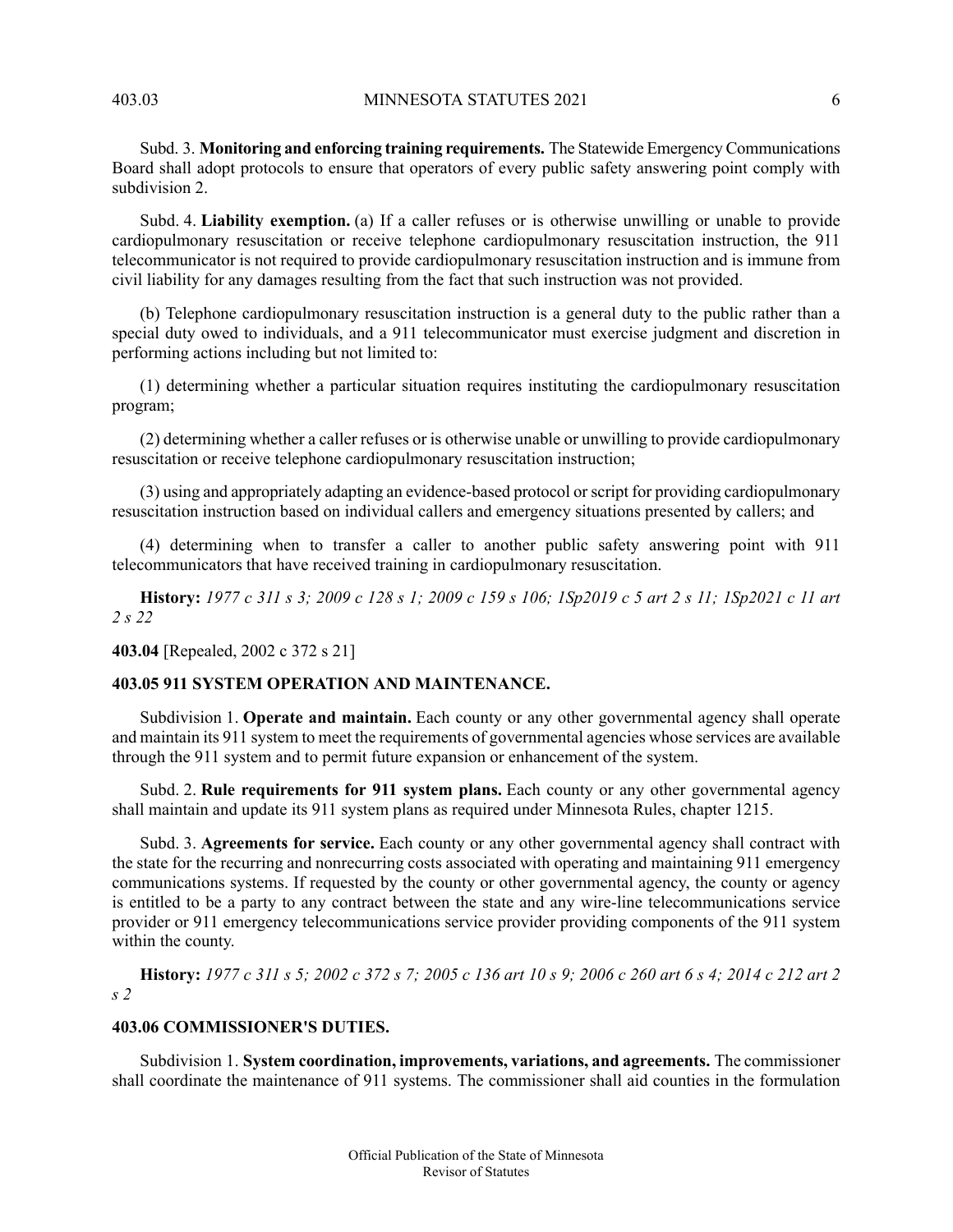of concepts, methods, and procedures which will improve the operation and maintenance of 911 systems. The commissioner shall establish procedures for determining and evaluating requests for variations from the established design standards. The commissioner shall respond to requests by wireless or wire-line telecommunications service providers or by counties or other governmental agencies for system agreements, contracts, and tariff language promptly and no later than within 45 days of the request unless otherwise mutually agreed to by the parties.

Subd. 1a. **Biennial budget; annual financial report.** The commissionershall prepare a biennial budget for maintaining the 911 system. By December 15 of each year, the commissioner shall submit a report to the legislature detailing the expenditures for maintaining the 911 system, the 911 fees collected, the balance of the 911 fund, the 911-related administrative expenses of the commissioner, and the most recent forecast of revenues and expenditures for the 911 emergency telecommunications service account, including a separate projection of E911 fees from prepaid wireless customers and projections of year-end fund balances. The commissioner is authorized to expend money that has been appropriated to pay for the maintenance, enhancements, and expansion of the 911 system.

<span id="page-6-0"></span>Subd. 2. Waiver. Any county, other governmental agency, wireless telecommunications service provider, or wire-line telecommunications service provider may petition the commissioner for a waiver of all or portions of the requirements. A waiver may be granted upon a demonstration by the petitioner that the requirement is economically infeasible.

History: 1977 c 311 s 6; 2002 c 372 s 8; 1Sp2003 c 1 art 2 s 103; 2013 c 143 art 13 s 13

### **403.07 STANDARDS ESTABLISHED; DATA PRIVACY.**

Subdivision 1. **Rules.** The commissioner shall establish and adopt in accordance with chapter 14, rules for the administration of this chapter and for the development of 911 systems in the state including:

(1) design standards for 911 systems incorporating the standards adopted pursuant to subdivision 2 for the seven-county metropolitan area; and

(2) a procedure for determining and evaluating requests for variations from the established design standards.

Subd. 2. **Design standards for metropolitan area.** The Metropolitan Emergency Services Board shall establish and adopt design standards for the metropolitan area 911 system and transmit them to the commissioner for incorporation into the rules adopted pursuant to this section.

Subd. 3. **Database.** In 911 systems that have been approved by the commissioner for a local location identification database, each wire-line telecommunications service provider shall provide current customer names, service addresses, and telephone numbers to each public safety answering point within the 911 system and shall update the information according to a schedule prescribed by the county 911 plan. Information provided under this subdivision must be provided in accordance with the transactional record disclosure requirements of the federal Communications Act of 1932, United States Code, title 47, section 222, subsection  $(g)$ .

Subd. 4. **Use of furnished information.** (a) Names, addresses, and telephone numbers provided to a 911 system under subdivision 3 are private data and may be used only:

(1) to identify the location or identity, or both, of a person calling a 911 public safety answering point; or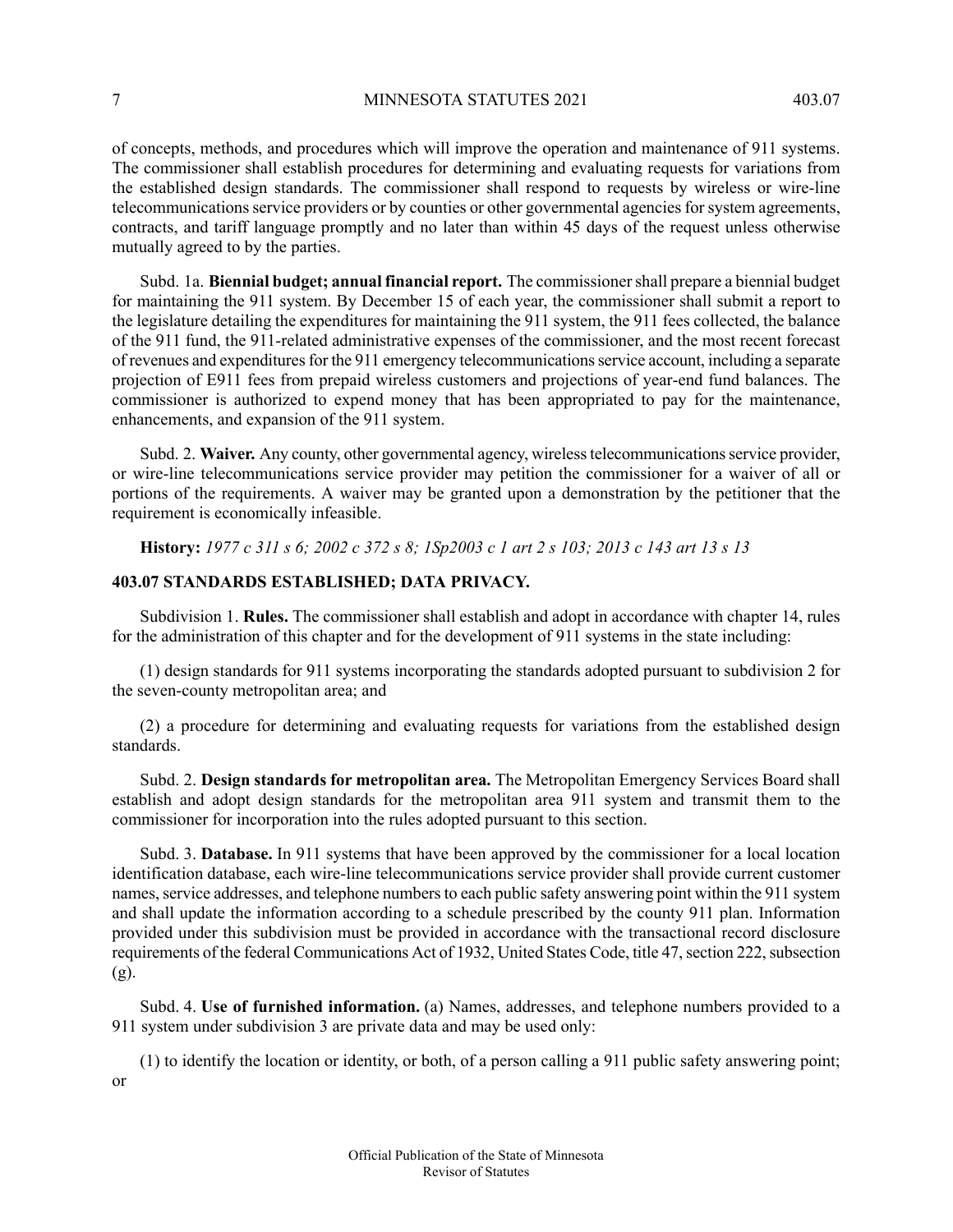(2) by a public safety answering point to notify the public of an emergency.

The information furnished under subdivision 3 may not be used or disclosed by 911 system agencies, their agents, or their employees for any other purpose except under a court order.

(b) For purposes of this subdivision, "emergency" means a situation in which property or human life is in jeopardy and the prompt notification of the public by the public safety answering point is essential.

Subd. 5. **Liability.** (a) A wire-line telecommunications service provider, its employees, or its agents are not liable to any person who uses enhanced 911 telecommunications service for release of subscriber information required under this chapter to any public safety answering point.

(b) A wire-line telecommunicationsservice provider is not liable to any person for the good-faith release to emergency communications personnel of information not in the public record, including, but not limited to, nonpublished or nonlisted telephone numbers.

(c) A wire-line telecommunications service provider, its employees, or its agents are not liable to any person for civil damages resulting from or caused by any act or omission in the development, design, installation, operation, maintenance, performance, or provision of enhanced 911 telecommunications service, except for willful or wanton misconduct.

(d) A multiline telephone system manufacturer, provider, or operator is not liable for any civil damages or penalties as a result of any act or omission, except willful or wanton misconduct, in connection with developing, designing, installing, maintaining, performing, provisioning, adopting, operating, or implementing any plan or system required by section 403.15.

(e) A telecommunications service provider that participates in or cooperates with the public safety answering point in notifying the public of an emergency, as authorized under subdivision 4, is immune from liability arising out of the notification except for willful or wanton misconduct.

<span id="page-7-0"></span>History: 1977 c 311 s 7; 1982 c 424 s 130; 1990 c 543 s 2,3; 1991 c 319 s 21; 1994 c 618 art 1 s 38; 1995 c 149 s 2; 2002 c 372 s 9; 1Sp2003 c 1 art 2 s 104-106; 2004 c 282 s 8; 2005 c 136 art 10 s 10; 2007 *c 54 art 8 s 1,2; 1Sp2021 c 11 art 2 s 23*

# **403.08 WIRELESS TELECOMMUNICATIONS SERVICE PROVIDER.**

Subdivision 1. [Repealed by amendment, 2002 c 372 s 10]

Subd. 2. [Repealed by amendment, 2002 c 372 s 10]

Subd. 3. [Repealed by amendment, 2002 c 372 s 10]

Subd. 4. [Repealed by amendment, 2002 c 372 s 10]

Subd. 5. [Repealed by amendment, 2002 c 372 s 10]

Subd. 6. [Repealed by amendment, 2002 c 372 s 10]

Subd. 7. **Duties.** Each wireless telecommunications service provider shall cooperate in planning and implementing integration with enhanced 911 systems operating in their service territories to meet Federal Communications Commission-enhanced 911 standards. Each wireless telecommunications service provider shall annually develop and provide to the commissioner good-faith estimates of installation and recurring expenses to integrate wireless 911 service into the enhanced 911 networks to meet Federal Communications Commission phase one wireless enhanced 911 standards. The commissioner shall coordinate with counties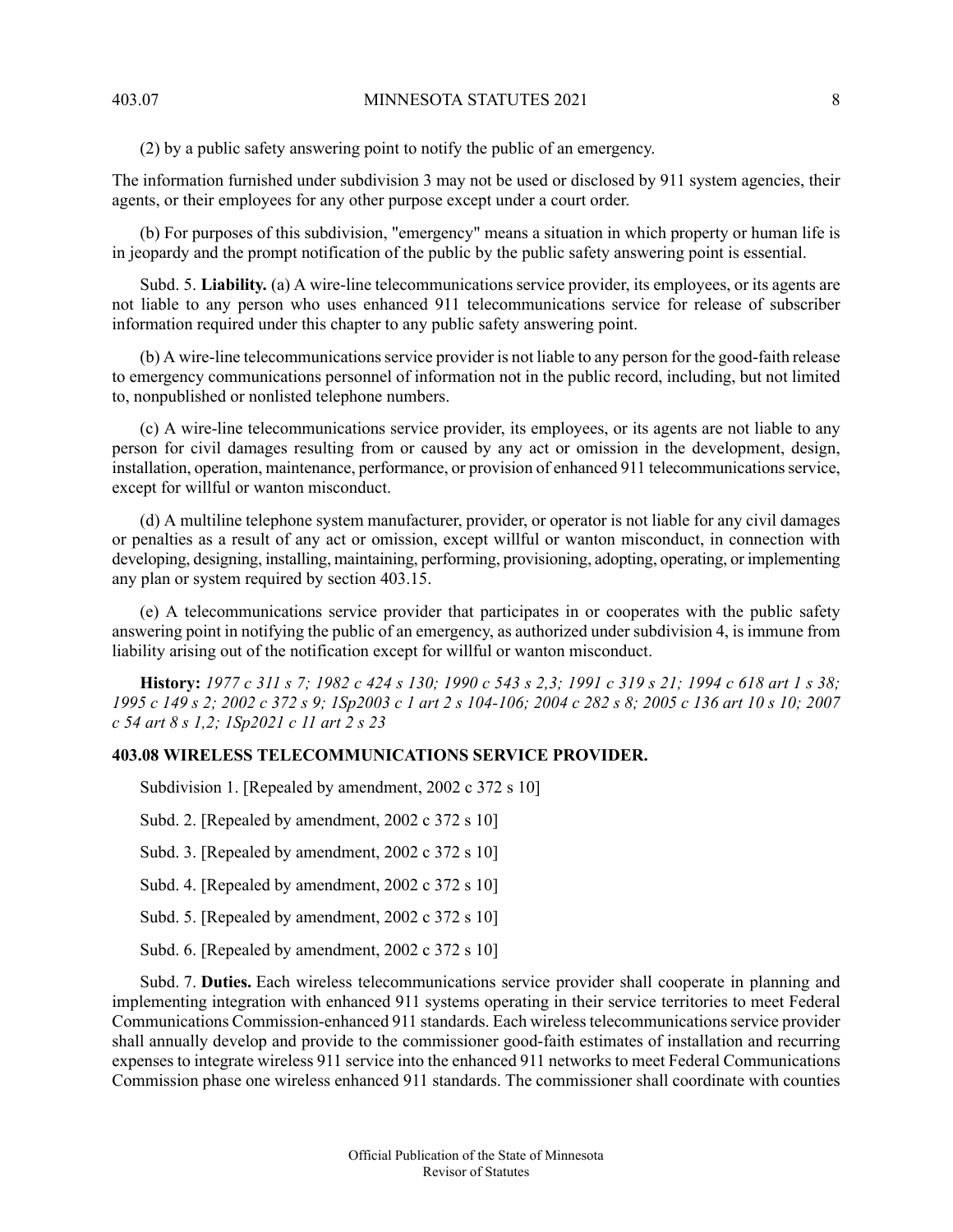and affected public safety agency representatives in developing a statewide design and plan for implementation.

Subd. 8. [Repealed, 2006 c 260 art 6 s 21]

Subd. 9. **Scope.** Planning considerations must include cost, degree of integration into existing 911 systems, the retention of existing 911 infrastructure, and the potential implications of phase 2 of the Federal Communications Commission wireless enhanced 911 standards.

Subd. 10. **Plan integration.** Counties shall incorporate the statewide design when modifying county 911 plans to provide for integrating wireless 911 service into existing county 911 systems.

Subd. 11. **Liability.** (a) No wireless enhanced 911 emergency telecommunications service provider, its employees, or its agents are liable to any person for civil damages resulting from or caused by any act or omission in the development, design, installation, operation, maintenance, performance, or provision of enhanced 911 wireless service, except for willful or wanton misconduct.

(b) No wireless carrier, its employees, or its agents are liable to any person who uses enhanced 911 wireless service for release of subscriber information required under this chapter to any public safety answering point.

Subd. 12. **Notification of subscriber.** A provider of wireless telecommunications services shall notify its subscribers at the time of initial subscription and four times per year thereafter that a 911 emergency call made from a wireless telephone is not always answered by a local public safety answering point but may be routed to a State Patrol dispatcher and that, accordingly, the caller must provide specific information regarding the caller's location.

<span id="page-8-0"></span>History: 1977 c 311 s 8; 1980 c 614 s 123; 1997 c 202 art 3 s 20; 2002 c 372 s 10; 2005 c 136 art 10 *s 11; 2006 c 260 art 6 s 5; 2014 c 212 art 2 s 3*

#### **403.09 ENFORCEMENT.**

Subdivision 1. **Commissioner's authority.** At the request of the commissioner of public safety, the attorney general may commence proceedings in the district court against any person or public or private body to enforce the provisions of this chapter.

Subd. 2. **Commission authority.** At the request of the public utilities commission, the attorney general may commence proceedings before the district court pursuant to section 237.27, against any wire-line telecommunications service provider that refuses to comply with this chapter.

<span id="page-8-1"></span>Subd. 3. **Dispute resolution.** Disputes between parties must be resolved pursuant to section 403.025, subdivision 7, paragraph (c).

History: 1977 c 311 s 9; 1980 c 614 s 123; 1995 c 149 s 3; 2002 c 372 s 11; 1Sp2003 c 1 art 2 s 107; *2015 c 21 art 1 s 74*

# **403.10 COOPERATIVE AGREEMENT.**

Subdivision 1. **Authority.** All public agencies and counties that are part of different 911 systems but share common boundary lines may enter into cooperative agreements to provide that once an emergency unit is dispatched in response to a request through the system, the unit shall render its services to the requesting party without regard to jurisdictional boundaries.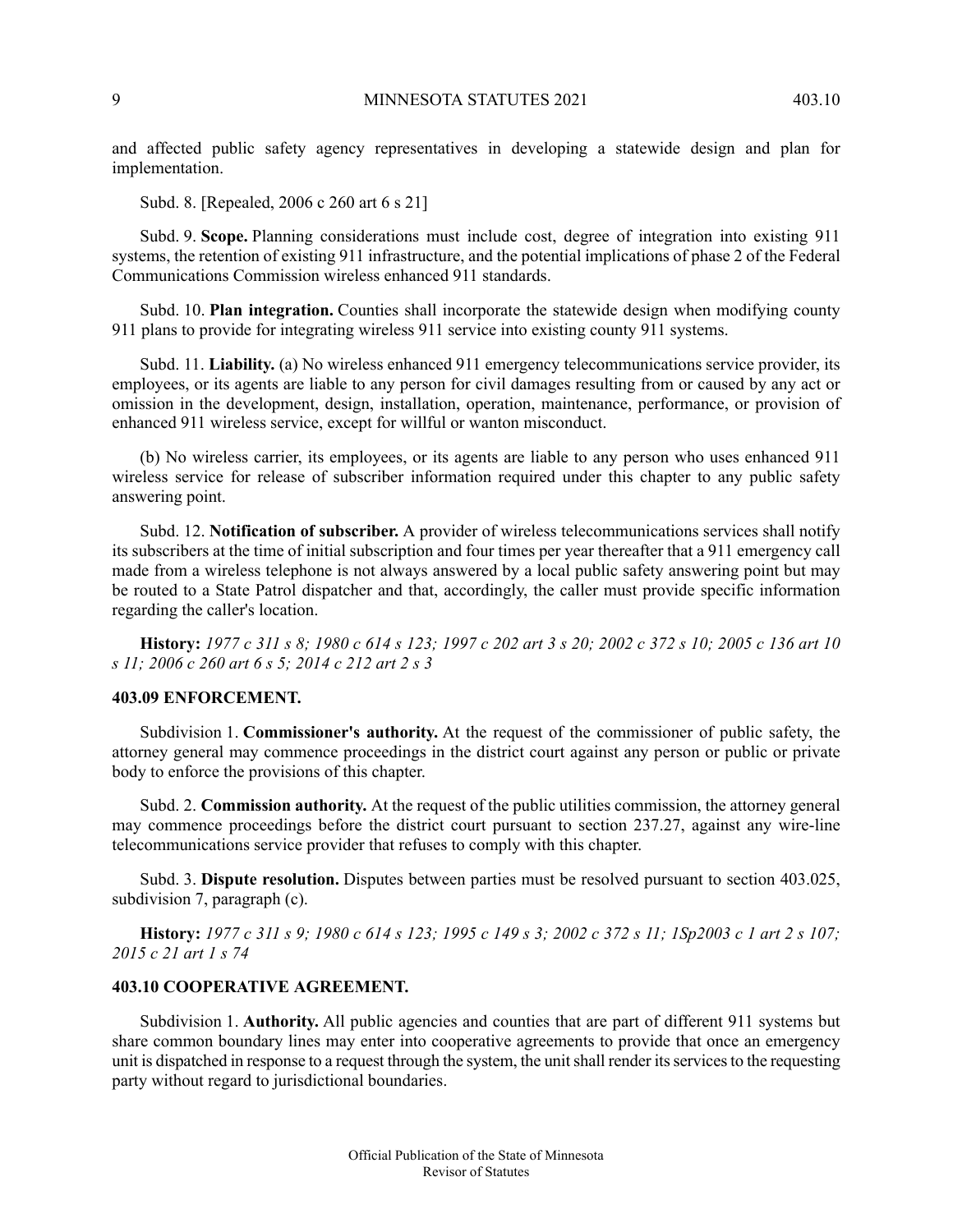Subd. 2. **Notice to public safety agency.** Public safety agencies with jurisdictional responsibilitiesshall in all cases be notified by the public safety answering point of a request for service in their jurisdiction.

Subd. 3. **Allocating costs.** Counties, public agencies, operating public safety answering points, and other local governmental units may enter into cooperative agreements under section 471.59 for the allocation of operational and capital costs attributable to the 911 system.

<span id="page-9-0"></span>**History:** *1977 c 311 s 10; 2002 c 372 s 12*

### **403.11 911 SYSTEM COST ACCOUNTING REQUIREMENTS; FEE.**

Subdivision 1. **Emergency telecommunications service fee; account.** (a) Each customer of a wireless or wire-line switched or packet-based telecommunications service provider connected to the public switched telephone network that furnishes service capable of originating a 911 emergency telephone call is assessed a fee based upon the number of wired or wireless telephone lines, or their equivalent, to cover the costs of ongoing maintenance and related improvements for trunking and central office switching equipment for 911 emergency telecommunications service, to offset administrative and staffing costs of the commissioner related to managing the 911 emergency telecommunicationsservice program, to make distributions provided for in section 403.113, and to offset the costs, including administrative and staffing costs, incurred by the State Patrol Division of the Department of Public Safety in handling 911 emergency calls made from wireless phones.

(b) Money remaining in the 911 emergency telecommunicationsservice account after all other obligations are paid must not cancel and is carried forward to subsequent years and may be appropriated from time to time to the commissioner to provide financial assistance to counties for the improvement of local emergency telecommunications services.

(c) The fee may not be more than 95 cents a month on or after July 1, 2010, for each customer access line or other basic accessservice, including trunk equivalents as designated by the Public Utilities Commission for access charge purposes and including wireless telecommunications services. With the approval of the commissioner of management and budget, the commissioner of public safety shall establish the amount of the fee within the limits specified and inform the companies and carriers of the amount to be collected. When the revenue bonds authorized under section 403.27, subdivision 1, have been fully paid or defeased, the commissioner shall reduce the fee to reflect that debt service on the bonds is no longer needed. The commissioner shall provide companies and carriers a minimum of 45 days' notice of each fee change. The fee must be the same for all customers, except that the fee imposed under this subdivision does not apply to prepaid wireless telecommunications service, which is instead subject to the fee imposed under section 403.161, subdivision 1, paragraph (a).

(d) The fee must be collected by each wireless or wire-line telecommunications service provider subject to the fee. Fees are payable to and must be submitted to the commissioner monthly before the 25th of each month following the month of collection, except that fees may be submitted quarterly if less than \$250 a month is due, or annually if less than \$25 a month is due. Receipts must be deposited in the state treasury and credited to a 911 emergency telecommunications service account in the special revenue fund. The money in the account may only be used for 911 telecommunications services.

(e) Competitive local exchanges carriers holding certificates of authority from the Public Utilities Commission are eligible to receive payment for recurring 911 services.

Subd. 1a. **Fee collection declaration.** If the commissioner disputes the accuracy of a fee submission or if no fees are submitted by a wireless, wire-line, or packet-based telecommunications service provider, the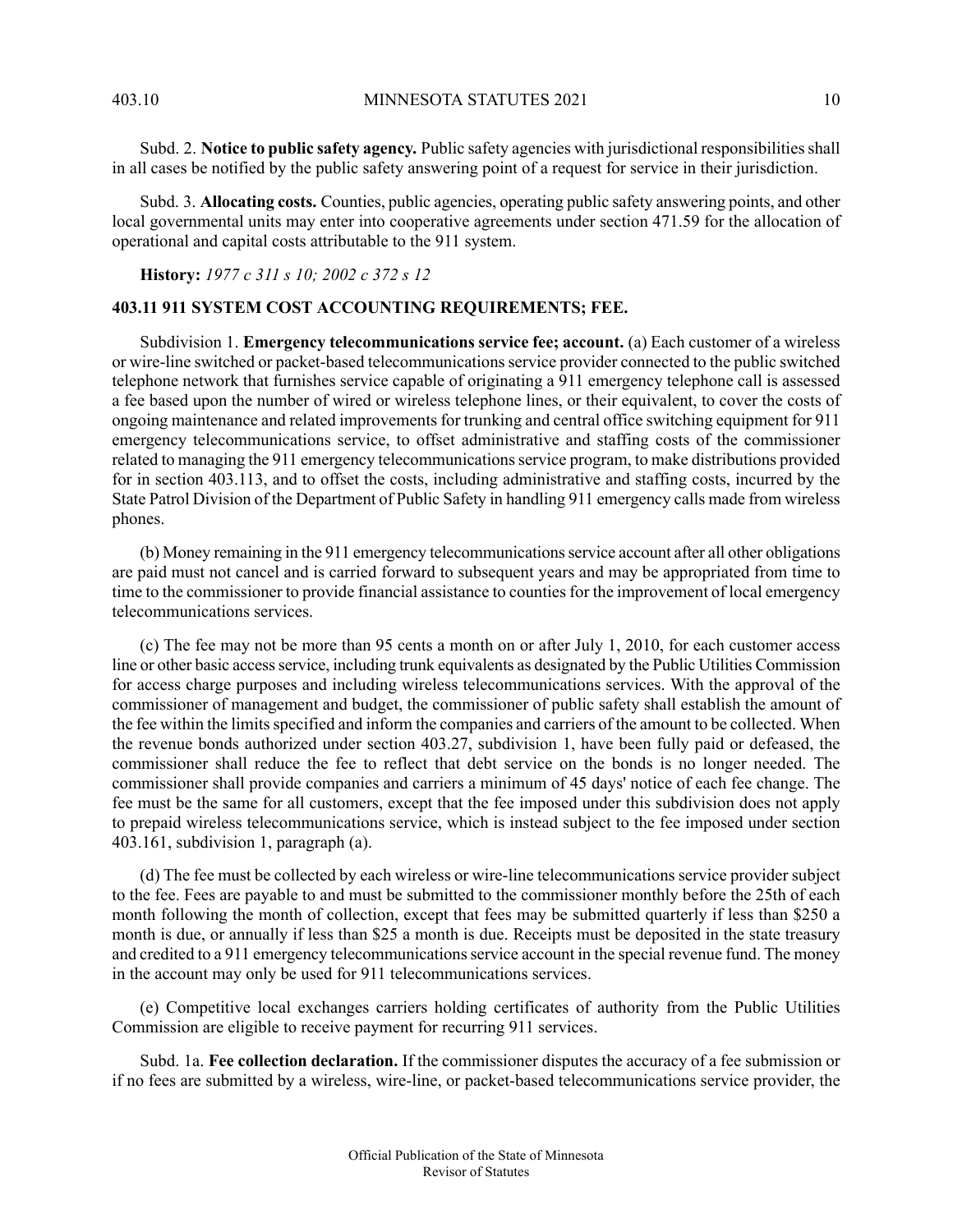11 MINNESOTA STATUTES 2021 403.11

wireless, wire-line, or packet-based telecommunications service provider shall submit a sworn declaration signed by an officer of the company certifying, under penalty of perjury, that the information provided with the fee submission is true and correct. The sworn declaration must specifically describe and affirm that the 911 fee computation is complete and accurate. When a wireless, wire-line, or packet-based telecommunications service provider fails to provide a sworn declaration within 90 days of notice by the commissioner that the fee submission is disputed, the commissioner may estimate the amount due from the wireless, wire-line, or packet-based telecommunications service provider and refer that amount for collection under section 16D.04.

Subd. 1b. **Examination of fees.** If the commissioner determines that an examination is necessary to document the fee submission and sworn declaration in subdivision 1a, the wireless, wire-line, or packet-based telecommunicationsservice provider must contract with an independent certified public accountant to conduct an examination of fees. The examination must be conducted in accordance with attestation audit standards.

Subd. 2. [Repealed, 2002 c 372 s 21]

Subd. 3. **Method of payment.** (a) Any wireless or wire-line telecommunications service provider incurring reimbursable costs under subdivision 1 shall submit an invoice itemizing rate elements by county or service area to the commissioner for 911 services furnished under contract. Any wireless or wire-line telecommunications service provider is eligible to receive payment for 911 services rendered according to the terms and conditions specified in the contract. The commissioner shall pay the invoice within 30 days following receipt of the invoice unless the commissioner notifies the service provider that the commissioner disputes the invoice.

(b) The commissionershall estimate the amount required to reimburse 911 emergency telecommunications service providers and wireless and wire-line telecommunications service providers for the state's obligations under subdivision 1 and the governor shall include the estimated amount in the biennial budget request.

Subd. 3a. **Timely invoices.** An invoice for services provided for in the contract with a wireless or wire-line telecommunications service provider must be submitted to the commissioner no later than 90 days after commencing a new or additional eligible 911 service. Each applicable contract must provide that, if certified expenses under the contract deviate from estimates in the contract by more than ten percent, the commissioner may reduce the level of service without incurring any termination fees.

Subd. 3b. **Declaration.** If the commissioner disputes an invoice, the wireless and wire-line telecommunications service providers shall submit a declaration under section 16A.41 signed by an officer of the company with the invoices for payment of service described in the service provider's 911 contract. The sworn declaration must specifically describe and affirm that the 911 service contracted for is being provided and the costs invoiced for the service are true and correct. When a wireless or wire-line telecommunications service provider fails to provide a sworn declaration within 90 days of notice by the commissioner that the invoice is disputed, the disputed amount of the invoice must be disallowed.

Subd. 3c. **Audit.** If the commissioner determines that an audit is necessary to document the invoice and sworn declaration in subdivision 3b, the wireless or wire-line telecommunications service provider must contract with an independent certified public accountant to conduct the audit. The audit must be conducted according to generally accepted accounting principles. The wireless or wire-line telecommunications service provider is responsible for any costs associated with the audit.

Subd. 3d. **Eligible telecommunications carrier; requirement.** No wireless communications provider may provide telecommunications services under a designation of eligible telecommunications carrier, as provided under Minnesota Rules, part 7811.1400, until and unlessthe commissioner of public safety certifies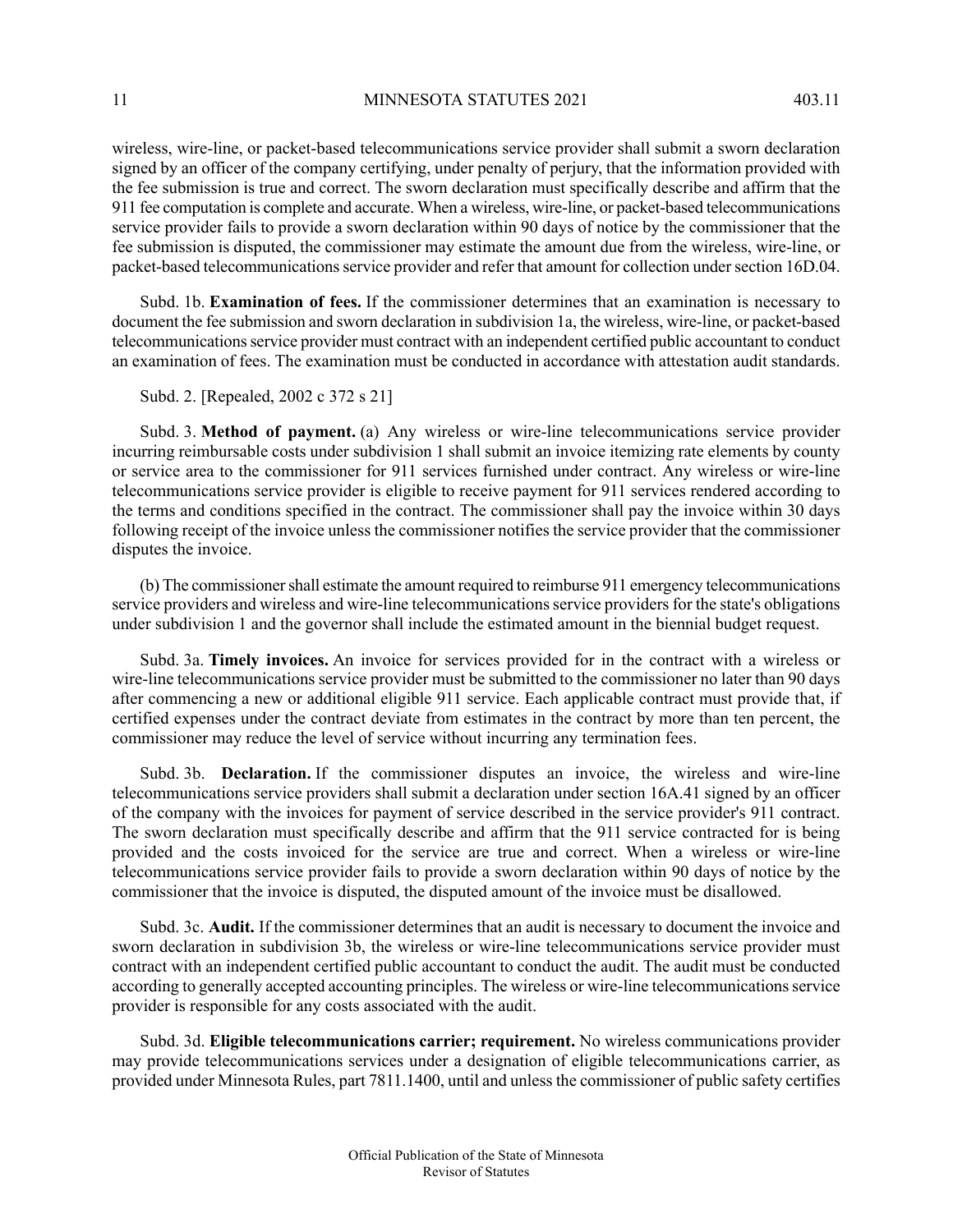to the chair of the public utilities commission that the wireless telecommunications provider is not in arrears in amounts owed to the 911 emergency telecommunications service account in the special revenue fund.

Subd. 4. **Local recurring costs.** Recurring costs of telecommunications equipment and services at public safety answering points must be borne by the local governmental agency operating the public safety answering point or allocated pursuant to section 403.10, subdivision 3. Costs attributable to local government electives for services not otherwise addressed under section 403.11 or 403.113 must be borne by the governmental agency requesting the elective service.

Subd. 5. **Tariff notification.** Wire-line telecommunications service providers or wireless telecommunications service providers holding eligible telecommunications carrier status shall give notice to the commissioner and any other affected governmental agency of tariff or price list changes related to 911 service at the same time that the filing is made with the public utilities commission.

Subd. 6. **Report.** (a) Beginning September 1, 2013, and continuing semiannually thereafter, each wireless telecommunicationsservice providershall report to the commissioner, based on the mobile telephone number, both the total number of prepaid wireless telecommunications subscribers sourced to Minnesota and the total number of wireless telecommunications subscribers sourced to Minnesota. The report must be filed on the same schedule as Federal Communications Commission Form 477.

(b) The commissioner shall make a standard form available to all wireless telecommunications service providers for submitting information required to compile the report required under this subdivision.

(c) The information provided to the commissioner under this subdivision is considered trade secret information under section 13.37 and may only be used for purposes of administering this chapter.

<span id="page-11-0"></span>History: 1977 c 311 s 11; 1978 c 680 s 1; 1980 c 614 s 123, 147; 1Sp1985 c 13 s 330; 1987 c 404 s 174; 1989 c 335 art 4 s 85; 1990 c 543 s 4; 1994 c 616 s 7,8; 1994 c 634 art 1 s 22; 1995 c 265 art 2 s 29; 1997 c 202 art 3 s 21; 1Sp2001 c 10 art 2 s 78; 2002 c 372 s 13-19; 2002 c 401 art 1 s 3; 1Sp2003 c 1 art 2 s 108,135; 2005 c 136 art 10 s 12-14; 2006 c 260 art 6 s 6-10; 2007 c 54 art 8 s 3-5; 2009 c 101 art 2 s 109; 2013 c 143 art 13 s 14-16; 2014 c 212 art 2 s 4; 1Sp2021 c 11 art 2 s 24

# **403.113 ENHANCED 911 SERVICE COSTS; FEE.**

Subdivision 1. **Fee.** A portion of the fee collected under section 403.11 must be used to fund implementation, operation, maintenance, enhancement, and expansion of enhanced 911 service, including acquisition of necessary equipment and the costs of the commissioner to administer the program.

Subd. 2. **Distribution of money.** (a) After payment of the costs of the commissioner to administer the program, the commissioner shall distribute the money collected under this section as follows:

(1) one-half of the amount equally to all qualified counties, and after October 1, 1997, to all qualified counties, existing ten public safety answering points operated by the Minnesota State Patrol, and each governmental entity operating the individual public safety answering pointsserving the Metropolitan Airports Commission, the Red Lake Indian Reservation, and the University of Minnesota Police Department; and

(2) the remaining one-half to qualified counties and cities with existing 911 systems based on each county's or city's percentage of the total population of qualified counties and cities. The population of a qualified city with an existing system must be deducted from its county's population when calculating the county's share under this clause if the city seeks direct distribution of its share.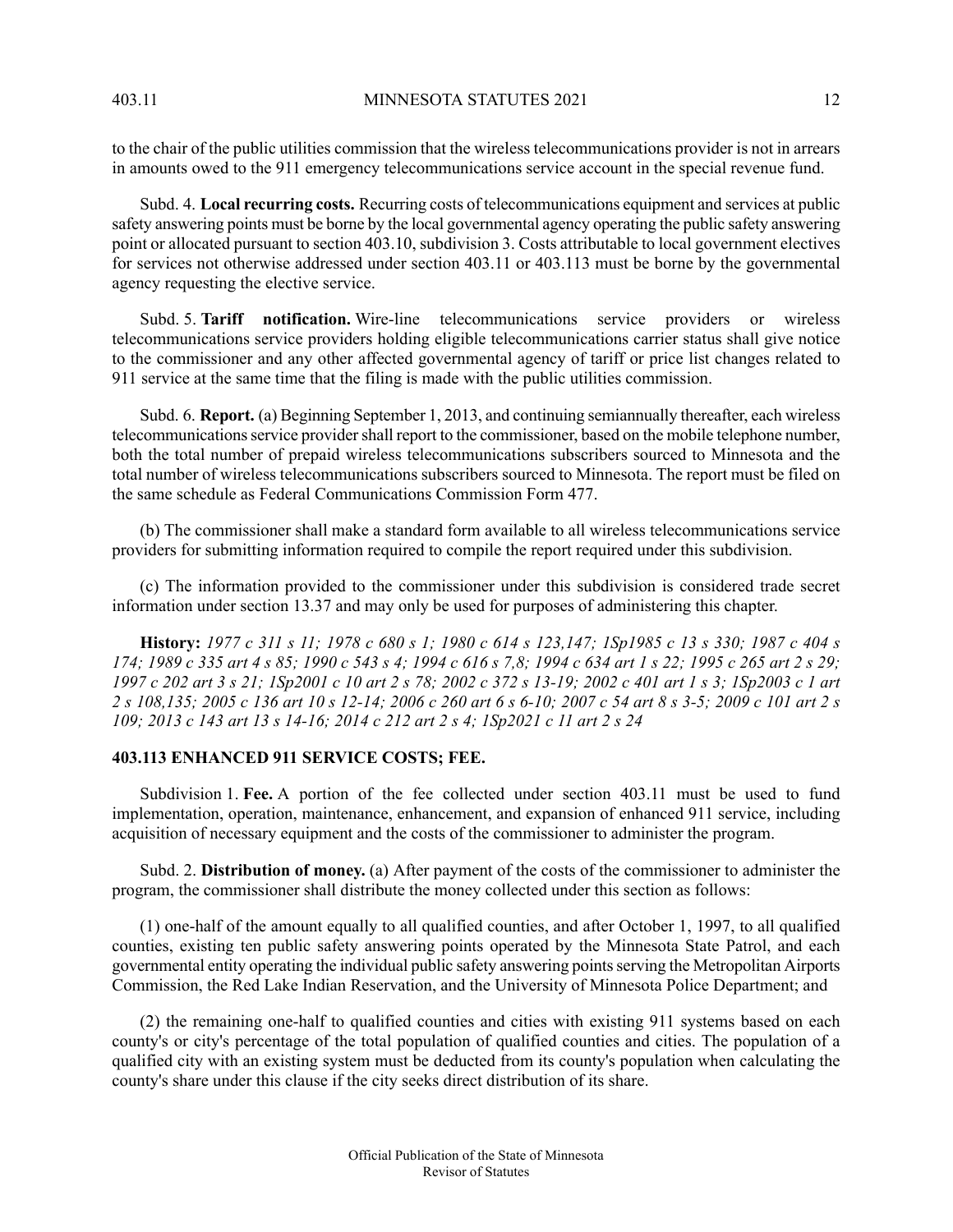13 MINNESOTA STATUTES 2021 403.14

(b) A county's share under subdivision 1 must be shared pro rata between the county and existing city systems in the county. A county or city or other governmental entity as described in paragraph (a), clause (1), shall deposit money received under this subdivision in an interest-bearing fund or account separate from the governmental entity's general fund and may use money in the fund or account only for the purposes specified in subdivision 3.

(c) A county or city or other governmental entity as described in paragraph (a), clause (1), is not qualified to share in the distribution of money for enhanced 911 service if it has not implemented enhanced 911 service before December 31, 1998.

(d) For the purposes of this subdivision, "existing city system" means a city 911 system that provides at least basic 911 service and that was implemented on or before April 1, 1993.

Subd. 3. **Local expenditures.** (a) Money distributed under subdivision 2 for enhanced 911 service may be spent on enhanced 911 system costs for the purposes stated in subdivision 1. In addition, money may be spent to lease, purchase, lease-purchase, or maintain enhanced 911 equipment, including telephone equipment; recording equipment; computer hardware; computer software for database provisioning, addressing, mapping, and any other software necessary for automatic location identification or local location identification; trunk lines; selective routing equipment; the master street address guide; dispatcher public safety answering point equipment proficiency and operational skills; pay for long-distance charges incurred due to transferring 911 calls to other jurisdictions; and the equipment necessary within the public safety answering point for community alert systems and to notify and communicate with the emergency services requested by the 911 caller.

(b) Money distributed for enhanced 911 service may not be spent on:

(1) purchasing or leasing of real estate or cosmetic additionsto or remodeling of communications centers;

(2) mobile communications vehicles, fire engines, ambulances, law enforcement vehicles, or other emergency vehicles;

(3) signs, posts, or other markers related to addressing or any costs associated with the installation or maintenance of signs, posts, or markers.

Subd. 4. **Audits.** Each county and city or other governmental entity as described in subdivision 2, paragraph (a), clause (1), shall conduct an annual audit on the use of funds distributed to it for enhanced 911 service. A copy of each audit report must be submitted to the commissioner.

Subd. 5. [Repealed, 2002 c 372 s 21]

History: 1994 c 616 s 9; 1997 c 202 art 3 s 22-25; 2002 c 372 s 20; 1Sp2003 c 1 art 2 s 109; 2005 c *136 art 10 s 15; 2006 c 260 art 6 s 11,12*

<span id="page-12-0"></span>**403.12** Subdivision 1. [Repealed, 2002 c 372 s 21]

Subd. 2. [Repealed, 1Sp1986 c 3 art 1 s 51]

Subd. 3. [Repealed, 1Sp1986 c 3 art 1 s 51]

**403.13** [Repealed, 2002 c 372 s 21]

**403.14** [Repealed, 2002 c 372 s 21]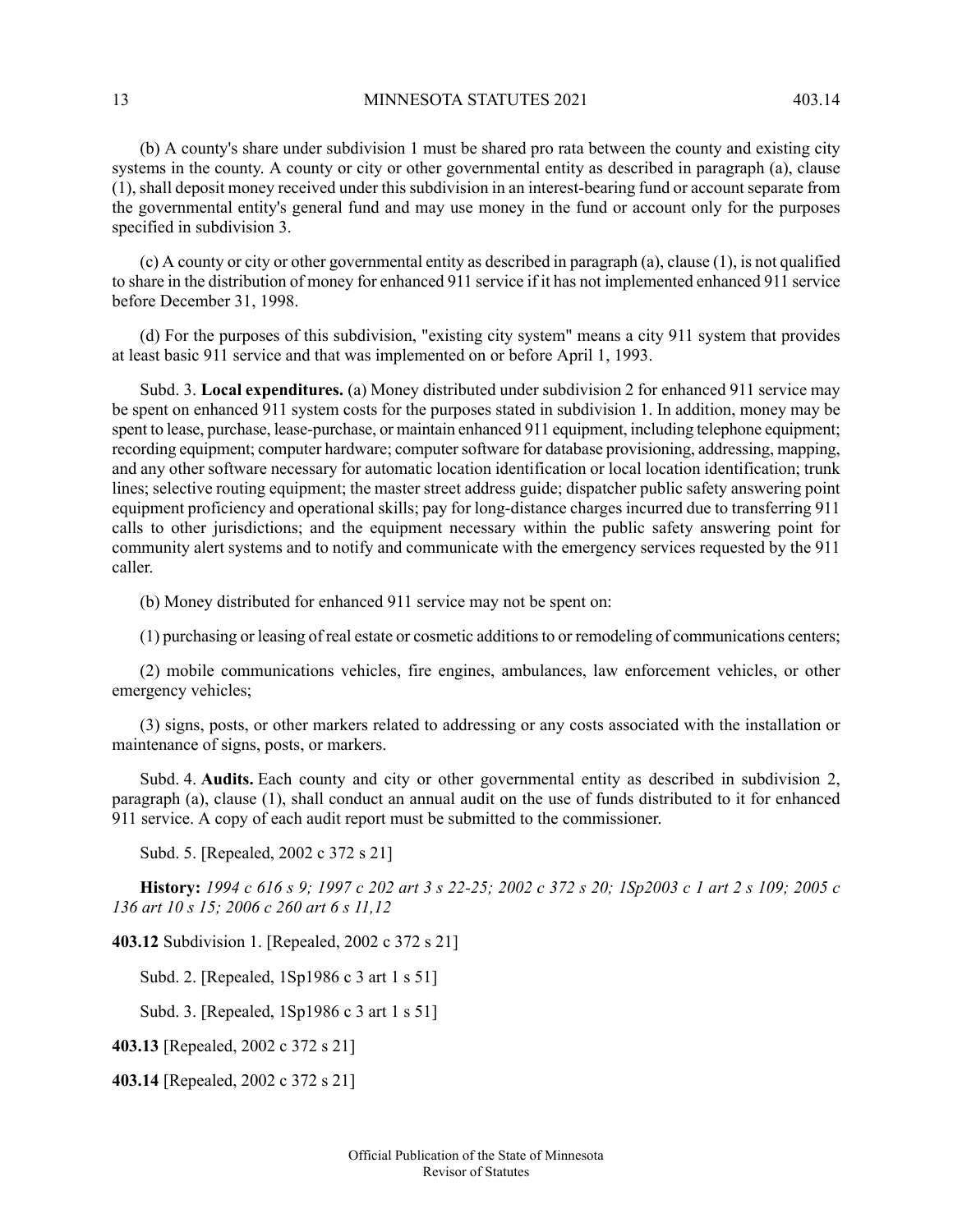# **403.15 MULTILINE TELEPHONE SYSTEM 911 REQUIREMENTS.**

Subdivision 1. **Multistation or PBX system.** Except as otherwise provided in this section, every owner and operator of a new multistation or private branch exchange (PBX) multiline telephone system purchased after December 31, 2004, shall design and maintain the system to provide a callback number and emergency response location.

Subd. 2. **Multiline telephone system user dialing instructions.** Each multiline telephone system operator must demonstrate or otherwise inform each new telephone system user how to call for emergency assistance from that particular multiline telephone system.

Subd. 3. **Shared residential multiline telephone system.** On and after January 1, 2005, operators of shared multiline telephone systems, whenever installed, serving residential customers shall ensure that the shared multiline telephone system is connected to the public switched network and that 911 calls from the system result in at least one distinctive automatic number identification and automatic location identification for each residential unit, except those requirements do not apply if the residential facility maintains one of the following:

(1) automatic location identification for each respective emergency response location;

(2) the ability to direct emergency responders to the 911 caller's location through an alternative and adequate means, such as the establishment of a 24-hour private answering point; or

(3) a connection to a switchboard operator, attendant, or other designated on-site individual.

Subd. 4. **Hotel or motel multiline telephone system.** Operators of hotel and motel multiline telephone systems shall permit the dialing of 911 and shall ensure that 911 calls originating from hotel or motel multiline telephone systems allow the 911 system to clearly identify the address and specific location of the 911 caller.

Subd. 5. **Business multiline telephone system.** (a) An operator of business multiline telephone systems connected to the public switched telephone network and serving business locations of one employer shall ensure that calls to 911 from any telephone on the system result in one of the following:

(1) automatic location identification for each respective emergency response location;

(2) an ability to direct emergency responders to the 911 caller's location through an alternative and adequate means, such as the establishment of a 24-hour private answering point; or

(3) a connection to a switchboard operator, attendant, or other designated on-site individual.

(b) Except as provided in paragraph (c), providers of multiline telephone systems serving multiple employers' business locations shall ensure that calls to 911 from any telephone result in automatic location identification for the respective emergency response location of each business location sharing the system.

(c) Only one emergency response location is required in the following circumstances:

(1) an employer's work space is less than 40,000 square feet, located on a single floor and on a single contiguous property;

(2) an employer's work space is less than 7,000 square feet, located on multiple floors and on a single contiguous property; or

(3) an employer's work space is a single public entrance, single floor facility on a single contiguous property.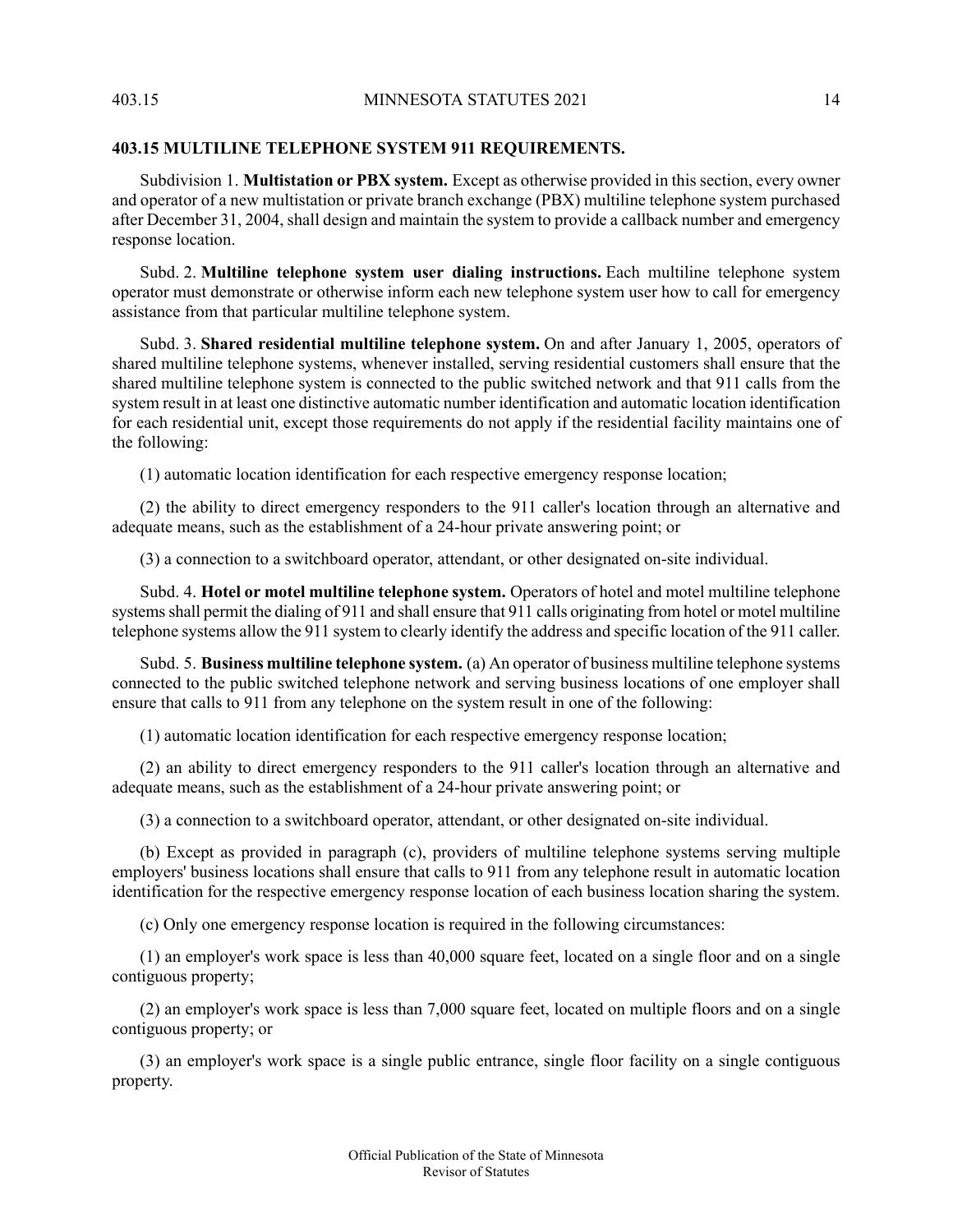15 MINNESOTA STATUTES 2021 403.16

Subd. 6. **Schools.** A multiline telephone system operated by a public or private educational institution, including a system serving dormitories and other residential customers, is subject to this subdivision and is not subject to subdivision 3. The operator of the education institution multiline system connected to the public switched network must ensure that calls to 911 from any telephone on the system result in one of the following:

(1) automatic location identification for each respective emergency response location;

(2) an ability to direct emergency responders to the 911 caller's location through an alternative and adequate means, such as the establishment of a 24-hour private answering point; or

(3) a connection to a switchboard operator, attendant, or other designated on-site individual.

Subd. 7. **Exemptions.** (a) Multiline telephone systems with a single emergency response location are exempt from subdivisions 1 and 3 to 6 and section 403.07, subdivision 3.

(b) Multiline telephone system operators that employ alternative methods of enhanced 911 support are exempt from subdivisions 1 and 3 to 6 and section 403.07, subdivision 3.

(c) A multiline telephone system operator may apply for an exemption from the requirements in this section from the chief officer of each public safety answering point serving that jurisdiction.

<span id="page-14-0"></span>Subd. 8. **Applicability.** The requirements of subdivisions 4, 5, and 6 apply to new multiline telephone systems purchased after December 31, 2004. The requirements of subdivisions 2 and 3 and the exemptions in subdivision 7 apply regardless of when the multiline telephone system was installed.

<span id="page-14-1"></span>**History:** *2004 c 282 s 9*

# **PREPAID WIRELESS FEES**

### **403.16 DEFINITIONS.**

Subdivision 1. **Scope.** For the purposes of sections 403.16 to 403.164, the terms defined in this section have the meanings given them.

Subd. 2. **Consumer.** "Consumer" means a person who purchases prepaid wireless telecommunications service in a retail transaction.

Subd. 3. **Department.** "Department" means the Department of Revenue.

Subd. 4. **Prepaid wireless E911 fee.** "Prepaid wireless E911 fee" means the fee that is required to be collected by a seller from a consumer as established in section 403.161, subdivision 1, paragraph (a).

Subd. 5. **Prepaid wireless telecommunications access Minnesota fee.** "Prepaid wireless telecommunications access Minnesota fee" means the fee that is required to be collected by a seller from a consumer as established in section 403.161, subdivision 1, paragraph (b).

Subd. 6. Provider. "Provider" means a person that provides prepaid wireless telecommunications service under a license issued by the Federal Communications Commission.

Subd. 7. **Retail transaction.** "Retail transaction" means the purchase of prepaid wireless telecommunications service from a seller for any purpose other than resale.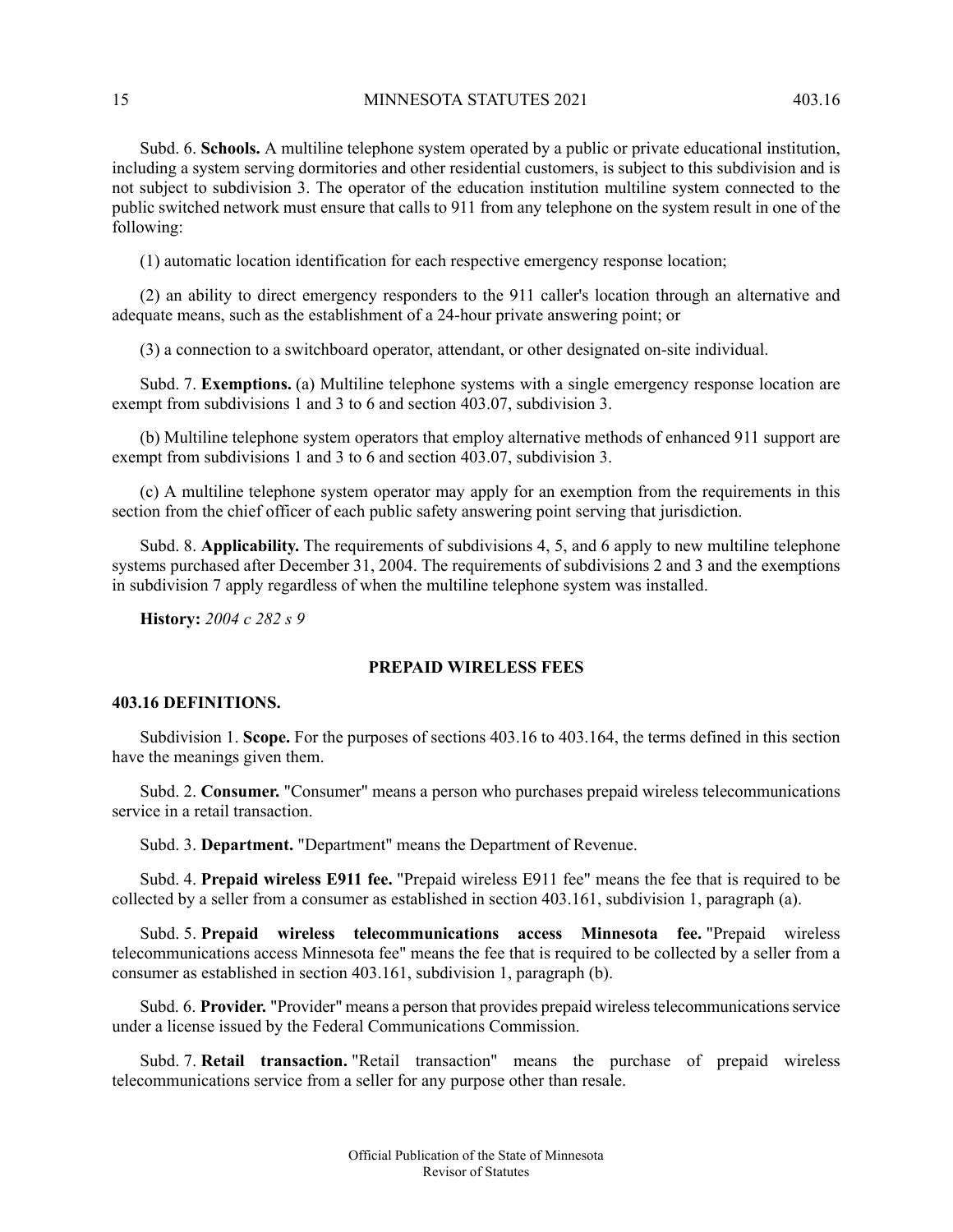Subd. 8. **Seller.** "Seller" means a person who sells prepaid wireless telecommunications service to another person.

<span id="page-15-0"></span>**History:** *2013 c 143 art 13 s 17*

# **403.161 PREPAID WIRELESS FEES IMPOSED; COLLECTION; REMITTANCE.**

Subdivision 1. **Feesimposed.** (a) A prepaid wireless E911 fee of 80 cents per retail transaction isimposed on prepaid wireless telecommunications service until the fee is adjusted as an amount per retail transaction under subdivision 7.

(b) A prepaid wireless telecommunications access Minnesota fee, in the amount of the monthly charge provided for in section 237.52, subdivision 2, is imposed on each retail transaction for prepaid wireless telecommunications service until the fee is adjusted as an amount per retail transaction under subdivision 7.

Subd. 2. **Exemption.** The fees established under subdivision 1 are not imposed on a minimal amount of prepaid wireless telecommunications service that is sold with a prepaid wireless device and is charged a single nonitemized price, and a seller may not apply the fees to such a transaction. For purposes of this subdivision, a minimal amount of service means an amount of service denominated as either ten minutes or less or \$5 or less.

Subd. 3. **Fee collected.** The prepaid wireless E911 and telecommunications access Minnesota fees must be collected by the seller from the consumer for each retail transaction occurring in this state. The amount of each fee must be combined into one amount, which must be separately stated on an invoice, receipt, or other similar document that is provided to the consumer by the seller.

Subd. 4. **Sales and use tax treatment.** For purposes of this section, a retail transaction conducted in person by a consumer at a business location of the seller must be treated as occurring in this state if that business location is in this state, and any other retail transaction must be treated as occurring in this state if the retail transaction is treated as occurring in this state for purposes of the sales and use tax as specified in section 297A.669, subdivision 3, paragraph (c).

Subd. 5. **Remittance.** The prepaid wireless E911 and telecommunications access Minnesota fees are the liability of the consumer and not of the seller or of any provider, except that the seller is liable to remit all fees as provided in section 403.162.

Subd. 6. **Exclusion for calculating other charges.** The combined amount of the prepaid wireless E911 and telecommunications access Minnesota fees collected by a seller from a consumer must not be included in the base for measuring any tax, fee, surcharge, or other charge that is imposed by this state, any political subdivision of this state, or any intergovernmental agency.

Subd. 7. **Fee changes.** (a) The prepaid wireless E911 and telecommunications access Minnesota fee must be proportionately increased or reduced upon any change to the fee imposed under section 403.11, subdivision 1, paragraph (c), after July 1, 2013, or the fee imposed under section 237.52, subdivision 2, as applicable.

(b) The department shall post notice of any fee changes on its website at least 30 days in advance of the effective date of the fee changes. It is the responsibility of sellers to monitor the department's website for notice of fee changes.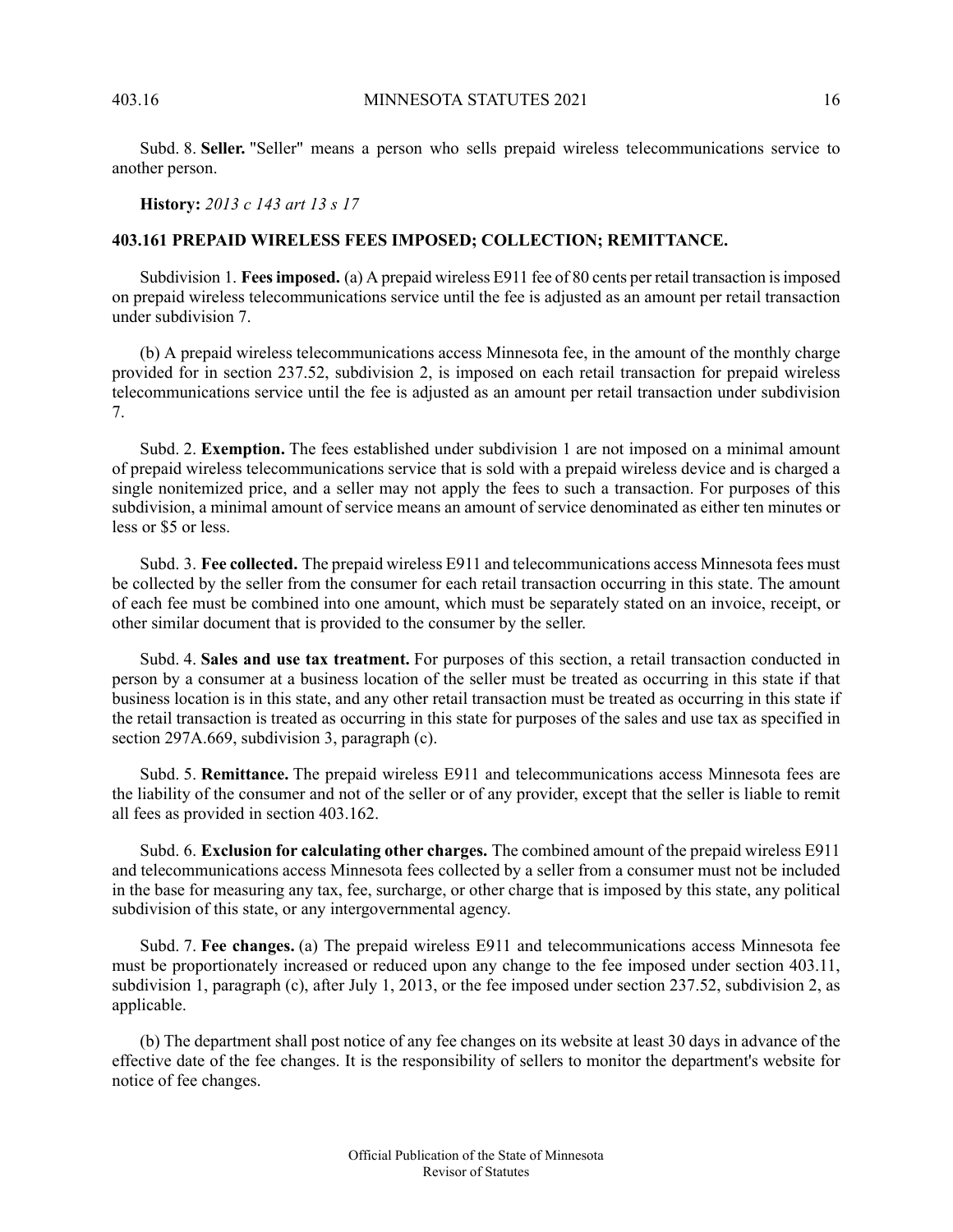(c) Fee changes are effective 60 days after the first day of the first calendar month after the commissioner of public safety or the Public Utilities Commission, as applicable, changes the fee.

<span id="page-16-0"></span>**History:** *2013 c 143 art 13 s 18*

# **403.162 ADMINISTRATION OF PREPAID WIRELESS E911 FEES.**

Subdivision 1. **Remittance.** Prepaid wireless E911 and telecommunications access Minnesota fees collected by sellers must be remitted to the commissioner of revenue at the times and in the manner provided by chapter 297A with respect to the general sales and use tax. The commissioner of revenue shall establish registration and payment procedures that substantially coincide with the registration and payment procedures that apply in chapter 297A.

Subd. 2. **Seller's fee retention.** A seller may deduct and retain three percent of prepaid wireless E911 and telecommunications access Minnesota fees collected by the seller from consumers.

Subd. 3. **Department of Revenue provisions.** The audit, assessment, appeal, collection, refund, penalty, interest, enforcement, and administrative provisions of chapters 270C and 289A that are applicable to the taxes imposed by chapter 297A apply to any fee imposed under section 403.161.

Subd. 4. **Procedures for resale transactions.** The commissioner of revenue shall establish procedures by which a seller of prepaid wireless telecommunications service may document that a sale is not a retail transaction. These procedures must substantially coincide with the procedures for documenting sale for resale transactions as provided in chapter 297A.

Subd. 5. **Fees deposited.** (a) The commissioner of revenue shall, based on the relative proportion of the prepaid wireless E911 fee and the prepaid wireless telecommunications access Minnesota fee imposed per retail transaction, divide the fees collected in corresponding proportions. Within 30 days of receipt of the collected fees, the commissioner shall:

(1) deposit the proportion of the collected fees attributable to the prepaid wireless E911 fee in the 911 emergency telecommunications service account in the special revenue fund; and

<span id="page-16-1"></span>(2) deposit the proportion of collected fees attributable to the prepaid wireless telecommunications access Minnesota fee in the telecommunications access fund established in section 237.52, subdivision 1.

(b) The commissioner of revenue may deduct and deposit in a special revenue account an amount not to exceed two percent of collected fees. Money in the account is annually appropriated to the commissioner of revenue to reimburse its direct costs of administering the collection and remittance of prepaid wireless E911 fees and prepaid wireless telecommunications access Minnesota fees.

**History:** *2013 c 143 art 13 s 19; 2014 c 308 art 11 s 6*

### **403.163 LIABILITY PROTECTION FOR SELLERS AND PROVIDERS.**

(a) A provider or seller of prepaid wireless telecommunications service is not liable for damages to any person resulting from or incurred in connection with providing any lawful assistance in good faith to any investigative or law enforcement officer of the United States, this or any other state, or any political subdivision of this or any other state.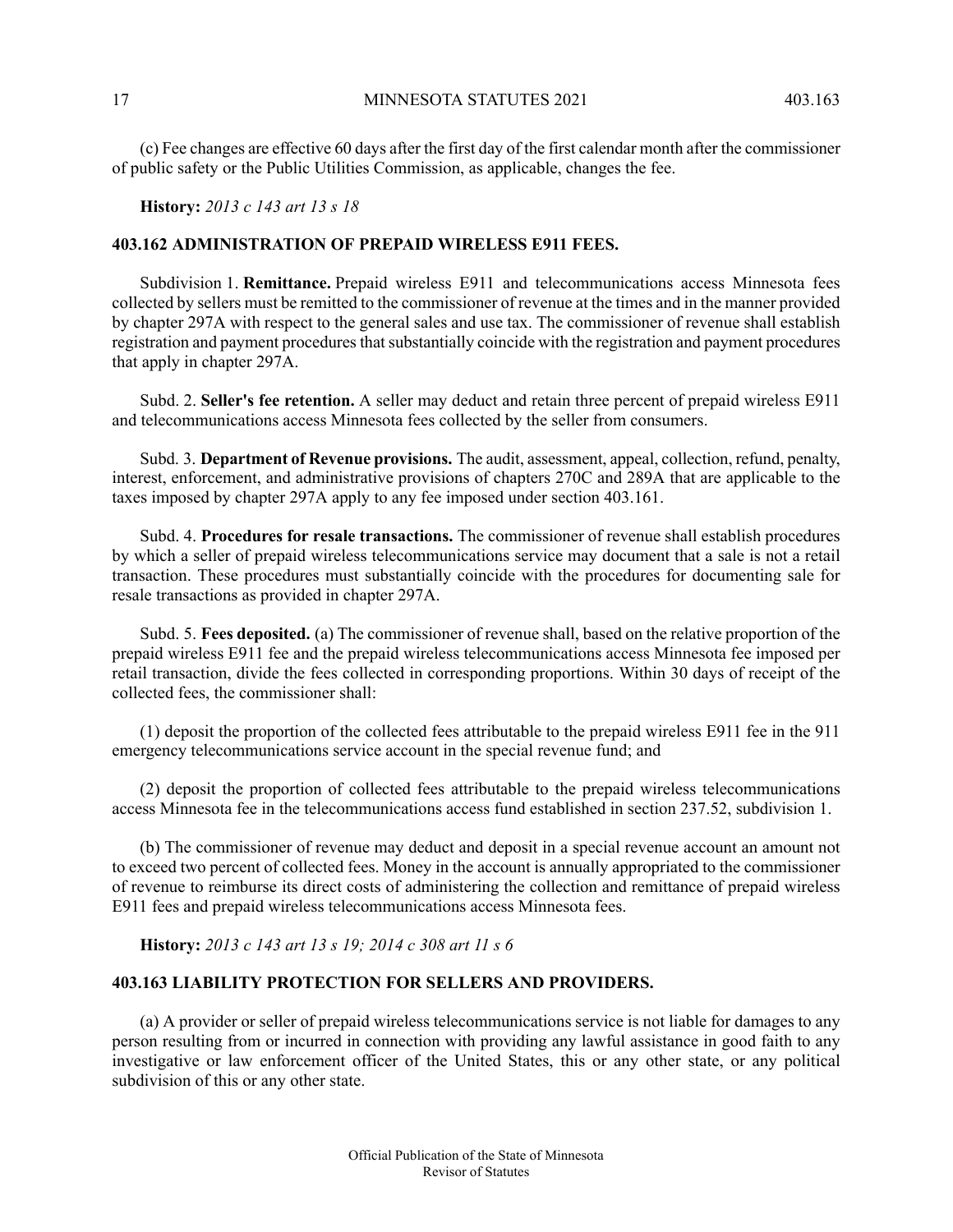(b) In addition to the protection from liability provided by paragraph (a), section 403.08, subdivision 11, applies to sellers and providers.

**History:** *2013 c 143 art 13 s 20*

### <span id="page-17-0"></span>**403.164 EXCLUSIVITY OF PREPAID WIRELESS E911 FEE.**

The prepaid wireless E911 fee imposed by section 403.161 is the only E911 funding obligation imposed with respect to prepaid wireless telecommunications service in this state, and no tax, fee, surcharge, or other charge may be imposed by this state, any political subdivision of this state, or any intergovernmental agency, for E911 funding purposes, upon any provider, seller, or consumer with respect to the sale, purchase, use, or provision of prepaid wireless telecommunications service.

<span id="page-17-2"></span><span id="page-17-1"></span>**History:** *2013 c 143 art 13 s 21*

# **PUBLIC SAFETY RADIO COMMUNICATION**

# **403.20 SYSTEM NAME.**

<span id="page-17-3"></span>The statewide, shared, trunked radio and communication system established under section 403.36 may be referred to as "Allied Radio Matrix for Emergency Response" or "ARMER."

**History:** *2004 c 201 s 1*

### **403.21 DEFINITIONS.**

Subdivision 1. **Applications.** The definitions in this section apply to sections 403.21 to 403.40.

Subd. 1a. **Allied Radio Matrix for Emergency Response (ARMER).** "Allied Radio Matrix for Emergency Response," "ARMER," "statewide, shared, trunked radio, and communication system," or "statewide public safety radio system" means the public safety radio system established under section 403.36.

Subd. 2. MS 2012 [Renumbered subd 7a]

Subd. 3. **First phase.** "First phase" or "first phase of the regionwide public safety radio communication system" means the initial backbone which serves the following ten-county metropolitan area: Anoka, Carver, Chisago, Dakota, Hennepin, Isanti, Ramsey, Scott, Sherburne, and Washington Counties.

Subd. 4. **Local elected officials.** "Local elected officials" means any elected official of a local government.

Subd. 5. Local government. "Local government" means any county, home rule charter or statutory city, or town.

Subd. 6. [Repealed, 2013 c 32 s 12]

Subd. 7. **Plan.** "Plan" or "regionwide public safety radio system communication plan" means a plan adopted by a regional radio board.

Subd. 7a. **Statewide Radio Board.** "Statewide Radio Board," "radio board," or "board" means the Statewide Radio Board established under section 403.36 and where the Statewide Radio Board has affirmatively elected to become a Statewide Emergency Communication Board as provided in section 403.382 it shall mean the Statewide Emergency Communication Board as the successor to the Statewide Radio Board.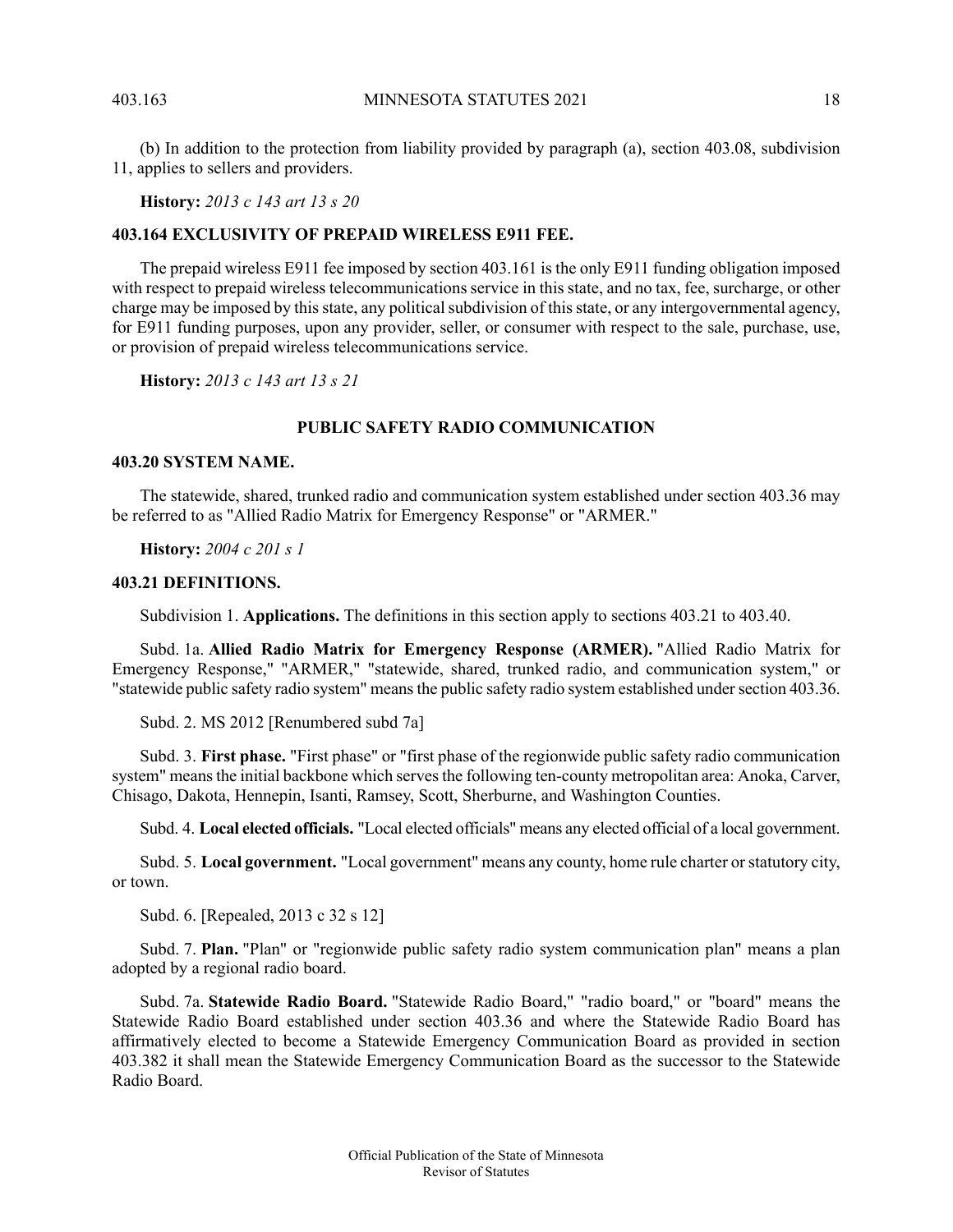Subd. 8. **Subsystems.** "Subsystems" or "public safety radio subsystems" means systems identified in the plan or a plan developed under section 403.36 as subsystems interconnected by the system backbone and operated by a regional radio board or local government units for their own internal operations.

Subd. 9. **System backbone.** "System backbone" or "backbone" means a public safety radio communication system that consists of a shared, trunked, communication, and interoperability infrastructure network, including, but not limited to, radio towers and associated structures and equipment, the elements of which are identified in the regionwide public safety radio communication system plan and the statewide radio communication plan under section 403.36.

Subd. 10. **Second phase.** "Second phase" means the enhancement of the phase one backbone by local government units building subsystems in the metropolitan area that did not build their own subsystems in the first phase.

Subd. 11. **Third phase.** "Third phase" means an extension of the backbone system to serve the southeast and central districts of the State Patrol.

Subd. 12. **Greater Minnesota.** "Greater Minnesota" means the area of the state outside the ten-county metropolitan area served by the first phase.

Subd. 13. **Regional radio board.** "Regional radio board" or "regional board" means a regional radio board established under section 403.39 and shall include any successor organization to the regional radio board.

History: 1995 c 195 art 1 s 2; 2002 c 401 art 1 s 4,5; 1Sp2003 c 1 art 2 s 113,114,135; 2004 c 201 s 2-10; 2005 c 136 art 10 s 16; 2006 c 260 art 6 s 13-16; 2013 c 32 s 1-3,11; 1Sp2021 c 11 art 2 s 25,26

**403.22** [Repealed, 2006 c 260 art 6 s 21]

**403.23** [Repealed, 2006 c 260 art 6 s 21]

<span id="page-18-0"></span>**403.24** [Repealed, 2006 c 260 art 6 s 21]

**403.25** [Repealed, 2006 c 260 art 6 s 21]

**403.26** [Repealed, 2006 c 260 art 6 s 21]

### **403.27 REVENUE BONDS; OBLIGATIONS.**

Subdivision 1. **Authorization.** After consulting with the commissioner of management and budget, the council, if requested by a vote of at least two-thirds of all of the members of the Metropolitan Radio Board, may, by resolution, authorize the issuance of its revenue bonds for any of the following purposes to:

(1) provide funds for regionwide mutual aid and emergency medical services communications;

(2) provide funds for the elements of the first phase of the regionwide public safety radio communication system that the board determines are of regionwide benefit and support mutual aid and emergency medical services communication including, but not limited to, costs of master controllers of the backbone;

(3) provide money for the second phase of the public safety radio communication system;

 $(4)$  to the extent money is available after meeting the needs described in clauses  $(1)$  to  $(3)$ , provide money to reimburse local units of government for amounts expended for capital improvements to the first phase system previously paid for by the local government units; or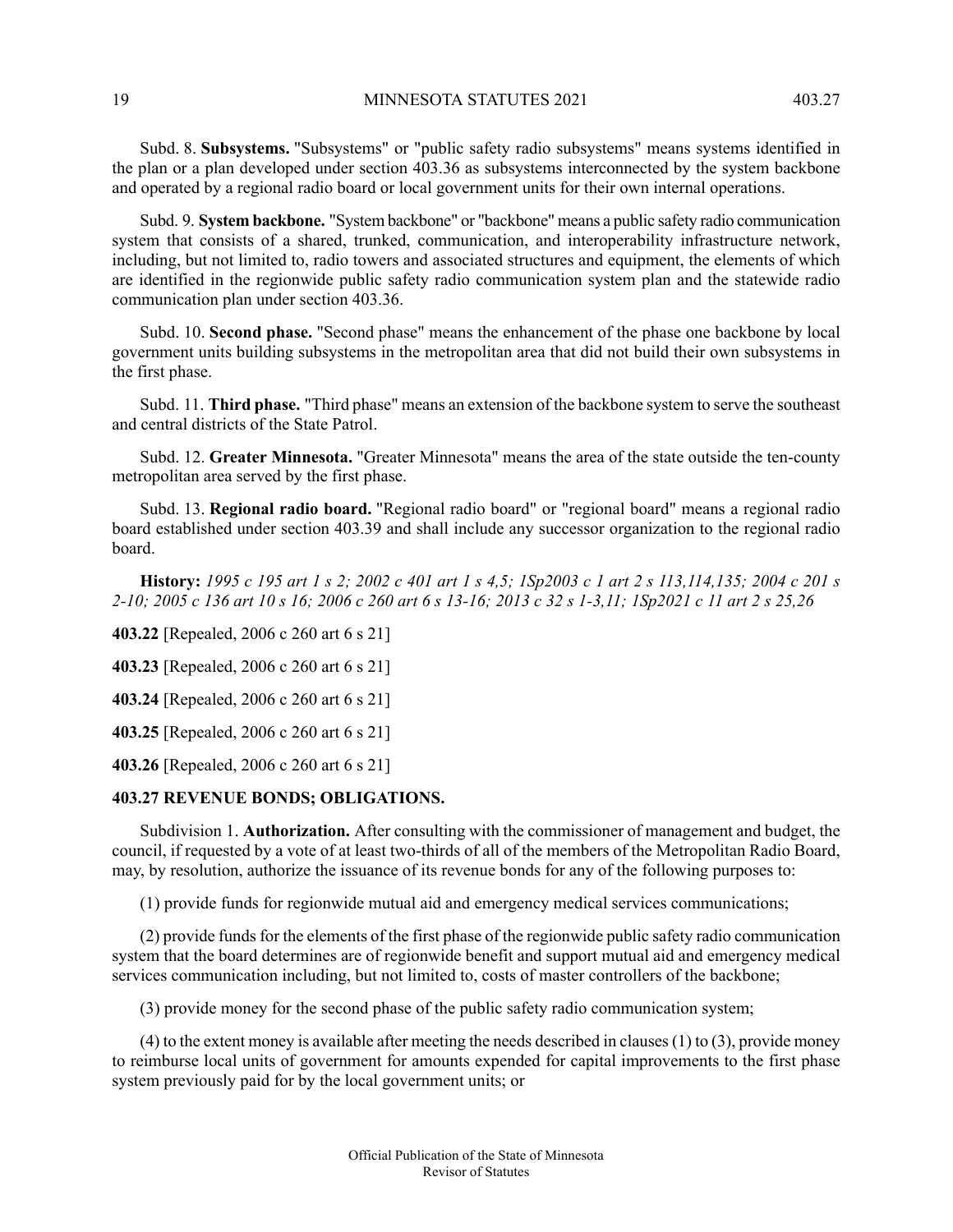(5) refund bonds issued under this section.

Subd. 2. **Procedure.** The bonds shall be sold, issued, and secured in the manner provided in chapter 475 for bonds payable solely from revenues, except as otherwise provided in sections 403.21 to 403.34 and the council shall have the same powers and duties as a municipality and its governing body in issuing bonds under chapter 475. The bonds may be sold at any price and at public or private sale as determined by the council.

The bonds shall be payable from and secured by a pledge of the emergency telephone service fee provided in chapter 403 and shall not represent or constitute a general obligation or debt of the council and shall not be included in the net debt of any city, county, or other subdivision of the state for the purpose of any debt limitation.

Subd. 3. **Limitations.** (a) The principal amount of the bonds issued pursuant to subdivision 1, exclusive of any original issue discount, shall not exceed the amount of \$10,000,000 plus the amount the council determines necessary to pay the costs of issuance, fund reserves, debt service, and pay for any bond insurance or other credit enhancement.

(b) In addition to the amount authorized under paragraph (a), the council may issue bonds under subdivision 1 in a principal amount of \$3,306,300, plus the amount the council determines necessary to pay the cost of issuance, fund reserves, debt service, and any bond insurance or other credit enhancement. The proceeds of bonds issued under this paragraph may not be used to finance portable or subscriber radio sets.

Subd. 4. **Security.** The bonds may be secured by a bond resolution or a trust indenture entered into by the council with a corporate trustee within or outside the state which shall define the fee pledged for the payment and security of the bonds and for payment of all necessary and reasonable debt service expenses until all the bonds referred to in subdivision 1 are fully paid or discharged in accordance with law. The pledge shall be a valid charge on the emergency telephone service fee provided in chapter 403. No mortgage of or security interest in any tangible real or personal property shall be granted to the bondholders or the trustee, but they shall have a valid security interest in the revenues and bond proceeds received by the council and pledged to the payment of the bonds as against the claims of all persons in tort, contract, or otherwise, irrespective of whether the parties have notice and without possession or filing as provided in the Uniform Commercial Code, or any other law, subject however to the rights of the holders of any general obligation bonds issued under section 403.32. In the bond resolution or trust indenture, the council may make covenants as it determines to be reasonable for the protection of the bondholders.

Neither the council, nor any council member, officer, employee, or agent of the council, nor any person executing the bonds shall be liable personally on the bonds by reason of their issuance. The bonds are not payable from, and are not a charge upon, any funds other than the revenues and bond proceeds pledged to their payment. The council is not subject to any liability on the bonds and has no power to obligate itself to pay or to pay the bonds from funds other than the revenues and bond proceeds pledged. No holder of bonds has the right to compel any exercise of the taxing power of the council, except any deficiency tax levy the council covenants to certify under section 403.31, or any other public body, to the payment of principal of or interest on the bonds. No holder of bonds has the right to enforce payment of principal or interest against any property of the council or other public body other than that expressly pledged for the payment of the bonds.

<span id="page-19-0"></span>History: 1995 c 195 art 1 s 8; 1999 c 248 s 12; 2002 c 401 art 1 s 6,7; 2003 c 127 art 12 s 21; 1Sp2003 c 1 art 2 s 115,116,135; 1Sp2003 c 21 art 10 s 11; 2004 c 201 s 14; 2005 c 136 art 10 s 17,18; 2009 c 101 *art 2 s 109*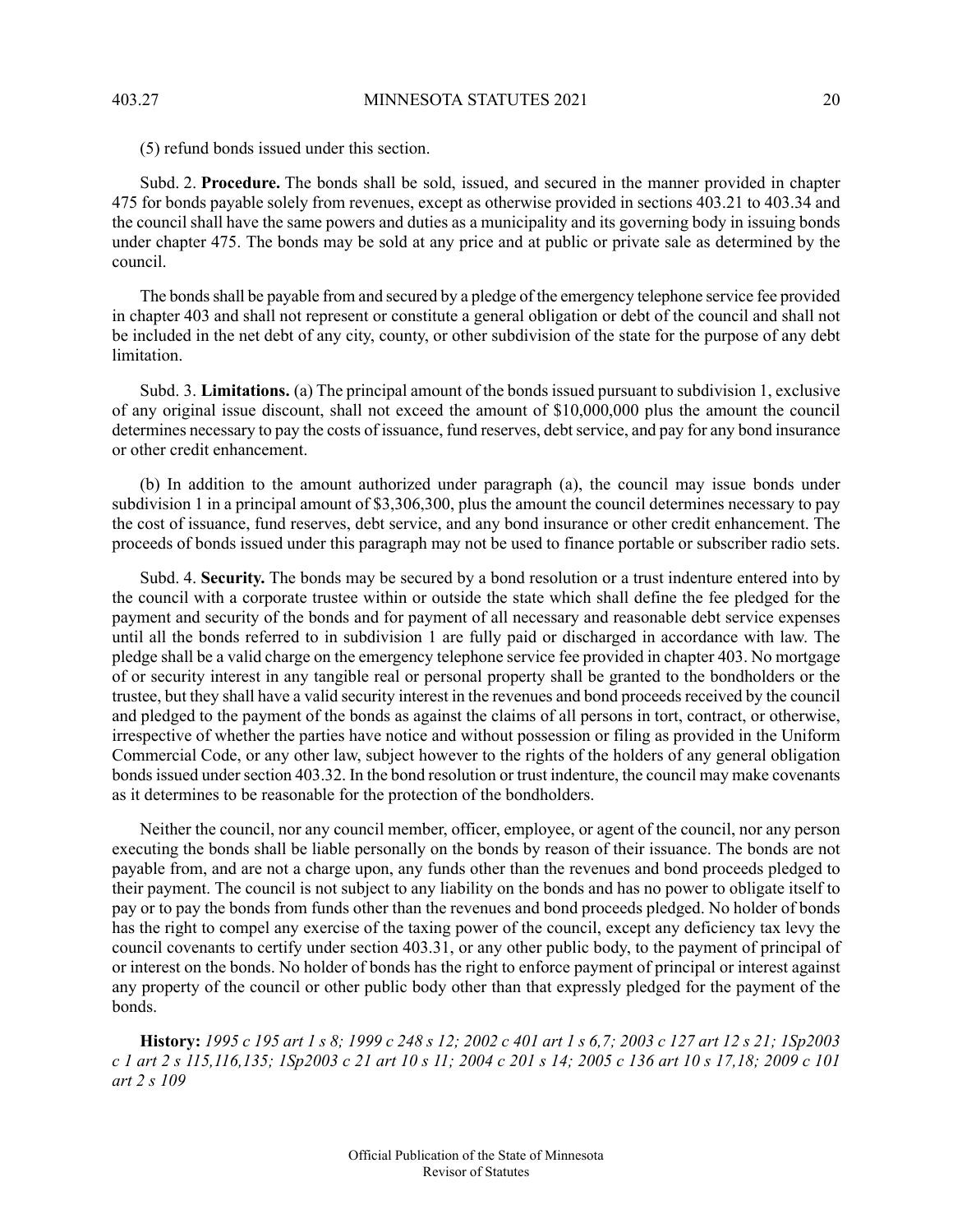### **403.275 STATE 911 REVENUE BONDS.**

Subdivision 1. **Bonding authority.** (a) The commissioner of management and budget, if requested by a vote of at least two-thirds of all the members of the Statewide Radio Board, shall sell and issue state revenue bonds for the following purposes:

(1) to pay the costs of the statewide public safety radio communication system backbone identified in the plan under section 403.36 and those elements that the Statewide Radio Board determines are of regional or statewide benefit and support mutual aid and emergency medical services communication, including, but not limited to, costs of master controllers of the backbone;

(2) to pay the costs of issuance, debt service, and bond insurance or other credit enhancements, and to fund reserves; and

(3) to refund bonds issued under this section.

(b) The amount of bonds that may be issued for the purposes of paragraph (a), clause (1), will be set from time to time by law; the amount of bonds that may be issued for the purposes of paragraph (a), clauses (2) and (3), is not limited.

(c) The bond proceeds may be used to pay up to 50 percent of the cost to a local government unit of building a subsystem. The bond proceeds may be used to make improvements to an existing 800 MHz radio system that will interoperate with the regionwide public safety radio communication system, provided that the improvements conform to the Statewide Radio Board's plan and technical standards. The bond proceeds may not be used to pay for portable or subscriber radio sets.

Subd. 2. **Procedure; certain costs of issuance.** (a) The commissioner may sell and issue the bonds on the terms and conditions the commissioner determines to be in the best interests of the state. The bonds may be sold at public or private sale. The commissioner may enter any agreements or pledges the commissioner determines necessary or useful to sell the bonds that are not inconsistent with sections 403.21 to 403.40. Sections 16A.672 to 16A.675 apply to the bonds. The commissioner may issue all or part of the bonds as tax credit bonds or as interest subsidy bonds under section 16A.647 or a combination of the two. Except for amounts appropriated to pay the costs of investment banking and banking services under section 16A.647, the proceeds of the bonds issued under this section must be credited to a special 911 revenue bond proceeds account in the state treasury.

(b) Before the proceeds are received in the 911 revenue bond proceeds account, the commissioner of management and budget may transfer to the account from the 911 emergency telecommunications service account amounts not exceeding the expected proceeds from the next bond sale. The commissioner of management and budget shall return these amounts to the 911 emergency telecommunications service account by transferring proceeds when received. The amounts of these transfers are appropriated from the 911 emergency telecommunications service account and from the 911 revenue bond proceeds account.

Subd. 3. **Revenue sources.** The debt service on the bonds is payable only from the following sources:

(1) revenue credited to the 911 emergency telecommunications service account from the fee imposed and collected under section 237.491 or 403.11, subdivision 1, or from any other source; and

(2) other revenues pledged to the payment of the bonds.

Subd. 4. **Refunding bonds.** The commissioner may issue bonds to refund outstanding bonds issued under subdivision 1, including the payment of any redemption premiums on the bonds and any interest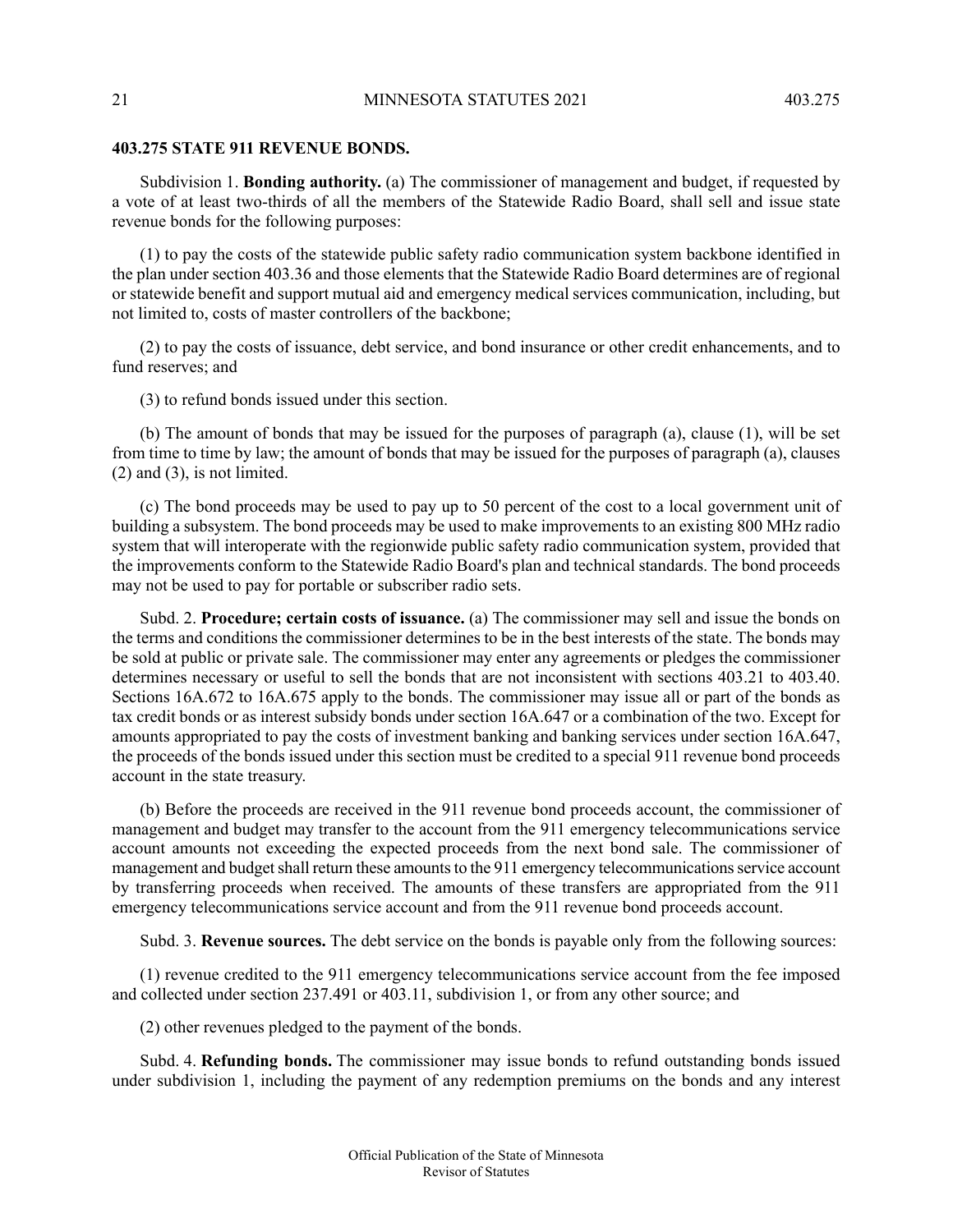403.275 MINNESOTA STATUTES 2021 22

accrued or to accrue to the first redemption date after delivery of the refunding bonds. The proceeds of the refunding bonds may, in the discretion of the commissioner, be applied to the purchases or payment at maturity of the bonds to be refunded, or the redemption of the outstanding bonds on the first redemption date after delivery of the refunding bonds and may, until so used, be placed in escrow to be applied to the purchase, retirement, or redemption. Refunding bonds issued under this subdivision must be issued and secured in the manner provided by the commissioner.

Subd. 5. **Not a general or moral obligation.** Bonds issued under this section are not public debt, and the full faith, credit, and taxing powers of the state are not pledged for their payment. The bonds may not be paid, directly in whole or in part from a tax of statewide application on any class of property, income, transaction, or privilege. Payment of the bonds is limited to the revenues explicitly authorized to be pledged under this section. The state neither makes nor has a moral obligation to pay the bonds if the pledged revenues and other legal security for them is insufficient.

Subd. 6. **Trustee.** The commissioner may contract with and appoint a trustee for bond holders. The trustee has the powers and authority vested in it by the commissioner under the bond and trust indentures.

Subd. 7. **Pledges.** Any pledge made by the commissioner is valid and binding from the time the pledge is made. The money or property pledged and later received by the commissioner is immediately subject to the lien of the pledge without any physical delivery of the property or money or further act, and the lien of any pledge is valid and binding as against all parties having claims of any kind in tort, contract, or otherwise against the commissioner, whether or not those parties have notice of the lien or pledge. Neither the order nor any other instrument by which a pledge is created need be recorded.

Subd. 8. **Bonds; purchase and cancellation.** The commissioner,subject to agreements with bondholders that may then exist, may, out of any money available for the purpose, purchase bonds of the commissioner at a price not exceeding (1) if the bonds are then redeemable, the redemption price then applicable plus accrued interest to the next interest payment date thereon, or (2) if the bonds are not redeemable, the redemption price applicable on the first date after the purchase upon which the bonds become subject to redemption plus accrued interest to that date.

Subd. 9. **State pledge against impairment of contracts.** The state pledges and agrees with the holders of any bonds that the state will not limit or alter the rights vested in the commissioner to fulfill the terms of any agreements made with the bondholders, or in any way impair the rights and remedies of the holders until the bonds, together with interest on them, with interest on any unpaid installments of interest, and all costs and expenses in connection with any action or proceeding by or on behalf of the bondholders, are fully met and discharged. The commissioner may include this pledge and agreement of the state in any agreement with the holders of bonds issued under this section.

<span id="page-21-0"></span>**History:** *2005 c 136 art 10 s 19; 2009 c 101 art 2 s 109; 2010 c 189 s 44*

**403.28** [Repealed, 2006 c 260 art 6 s 21]

# **403.29 USE OF BOND PROCEEDS.**

Subdivision 1. [Repealed, 2006 c 260 art 6 s 21]

Subd. 2. [Repealed, 2006 c 260 art 6 s 21]

Subd. 3. [Repealed, 2006 c 260 art 6 s 21]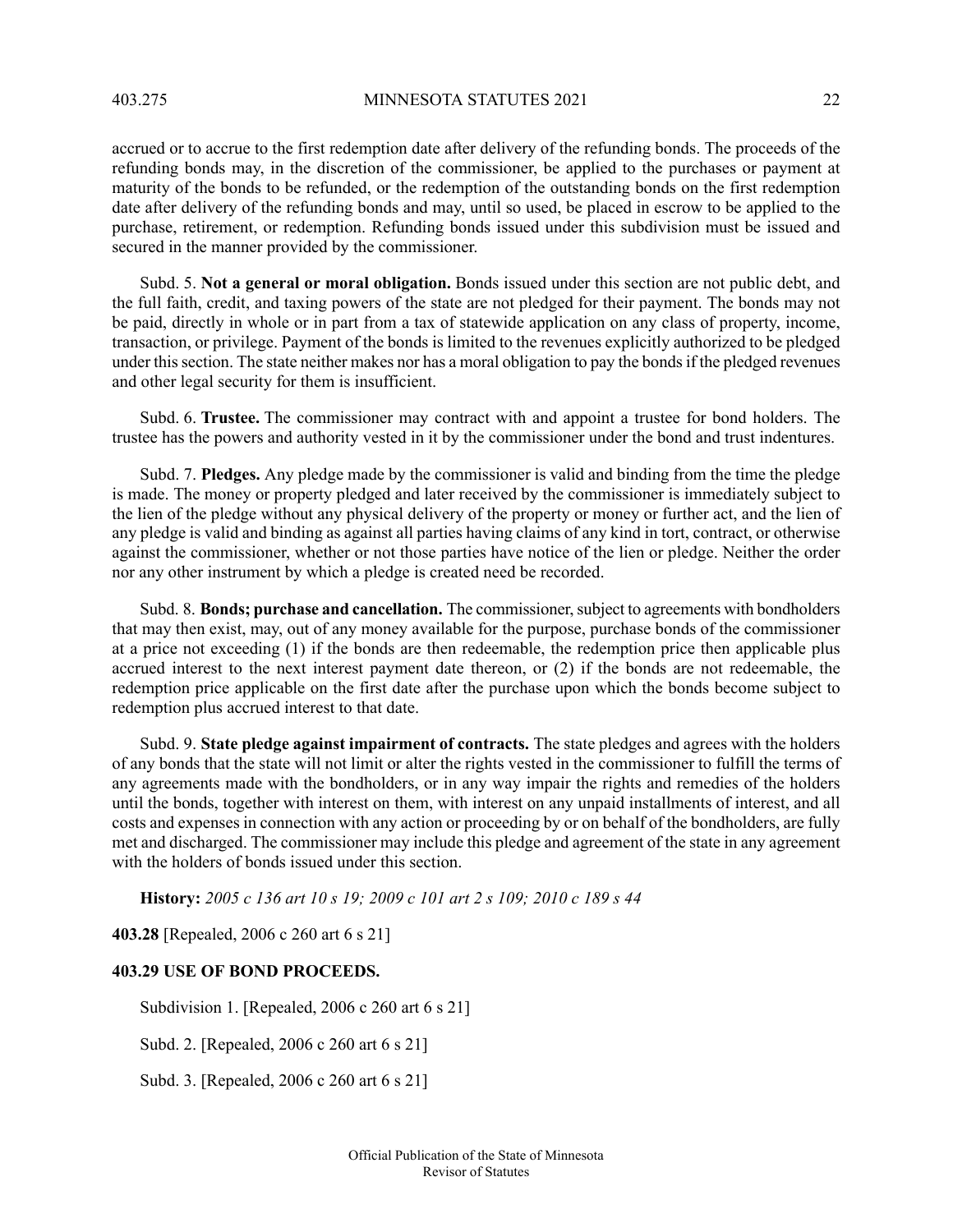23 MINNESOTA STATUTES 2021 403.31

Subd. 4. **Use of bond proceeds.** The use of proceeds of all bonds issued by the Metropolitan Council for the purposes enumerated in section 403.27, subdivision 1, other than investment of all money on hand in any sinking fund or funds of the council, shall be governed by the provisions of chapter 475, the provisions of resolutions authorizing the issuance of the bonds, and by the trust indenture.

<span id="page-22-0"></span>History: 1995 c 195 art 1 s 10; 1996 c 399 art 2 s 10; 1Sp2003 c 1 art 2 s 135

### **403.30 APPROPRIATION; TRANSFERS.**

Subdivision 1. **Standing appropriation; costs covered.** The amount necessary to pay debtservice costs and reserves for bonds issued by the Metropolitan Council under section 403.27 or by the commissioner of management and budget under section 403.275 is appropriated from the 911 emergency telecommunications service account established under section 403.11 to the commissioner of management and budget. The commissioner of management and budget shall transmit the necessary amounts to the Metropolitan Council as requested by the council.

This appropriation shall be used to pay annual debt service costs and reserves for bonds issued pursuant to section 403.27 or 403.275 prior to use of fee money to pay other costs or to support other appropriations.

Subd. 2. [Repealed, 2006 c 260 art 6 s 21]

<span id="page-22-1"></span>Subd. 3. [Repealed, 2005 c 136 art 10 s 21]

Subd. 4. [Repealed, 2006 c 260 art 6 s 21]

History: 1Sp2003 c 1 art 2 s 117,135; 2005 c 136 art 10 s 20; 2009 c 101 art 2 s 109

#### **403.31 OPERATING COSTS.**

Subdivision 1. **Allocation of operating costs.** (a) The ongoing costs of the commissioner not otherwise appropriated in operating the statewide public safety radio communication system shall be allocated among and paid by the following users, all in accordance with the statewide public safety radio communication system plan under section 403.36:

(1) the state of Minnesota for its operations using the system;

(2) all local government units using the system; and

(3) other eligible users of the system.

(b) Each local government and other eligible users of the system shall pay to the commissioner all sums charged under this section, at the times and in the manner determined by the commissioner. The governing body of each local government shall take all action necessary to provide the money required for these payments and to make the payments when due.

Subd. 2. **Payments; amounts due board when payable.** Charges payable to the board by users of the system may be made payable at those times during each year as the board determines, but those dates shall be fixed with reference to the dates on which tax, assessment, and revenue collections become available to the government units required to pay such charges.

Subd. 3. **Component municipalities obligations to board.** Each local government and other eligible users of the first or second phase system shall pay to the board all sums charged to it under this section, at the times and in the manner determined by the board. The governing body of each local government shall

> Official Publication of the State of Minnesota Revisor of Statutes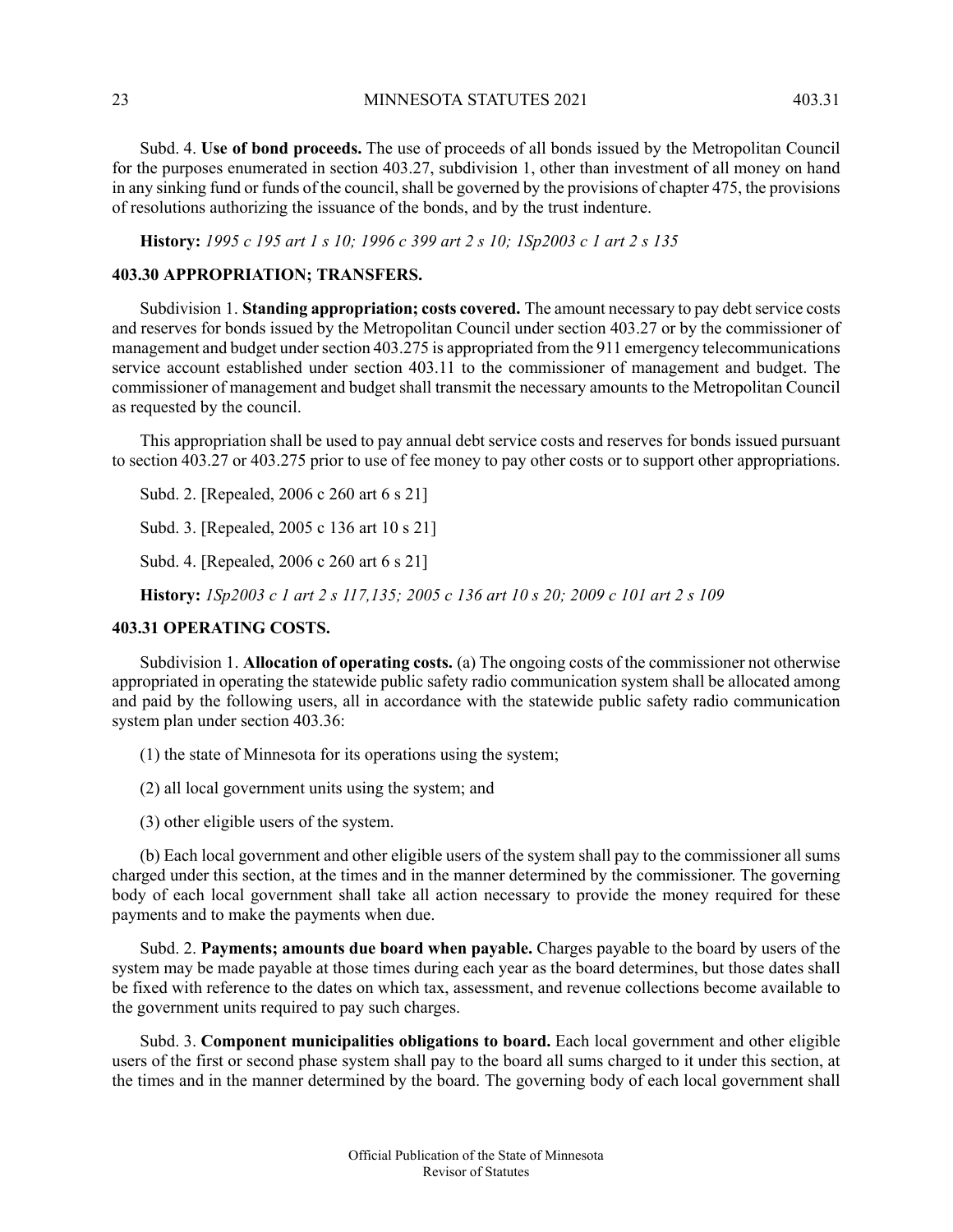take all action that may be necessary to provide the funds required for these payments and to make them when due.

Subd. 4. **Powers of government units.** To accomplish any duty imposed on it by the council or radio board, the governing body of every local government in the metropolitan area may exercise the powers granted any municipality by chapters 117, 412, 429, and 475 and by sections 115.46, 444.075, and 471.59.

Subd. 5. **Deficiency tax levies.** If the governing body of any local government using the first or second phase system fails to meet any payment to the board under subdivision 1 when due, the Metropolitan Council may certify to the auditor of the county in which the government unit is located the amount required for payment of the amount due with interest at six percent per year. The auditor shall levy and extend the amount due, with interest, as a tax upon all taxable property in the government unit for the next calendar year, free from any existing limitations imposed by law or charter. This tax shall be collected in the same manner as the general taxes of the government unit, and the proceeds of the tax, when collected, shall be paid by the county treasurer to the board and credited to the government unit for which the tax was levied.

Subd. 6. [Repealed, 2007 c 54 art 8 s 7]

<span id="page-23-0"></span>History: 1995 c 195 art 1 s 12; 2002 c 401 art 1 s 9-11; 1Sp2003 c 1 art 2 s 118,135; 1Sp2003 c 21 art *4 s 11; 2007 c 54 art 8 s 6*

### **403.32 SALE OF GENERAL OBLIGATION BONDS.**

Subdivision 1. **Amount; purposes.** The Metropolitan Council may by resolution authorize the issuance of general obligation bonds of the council, in an amount outstanding and undischarged at any time not more than \$3,000,000, for which its full faith and credit and taxing powers shall be pledged for the council's share of the first phase. The Metropolitan Council may also issue general obligation bonds to refund outstanding obligations issued under this section. The amount of refunding bonds that may be issued from time to time shall not be subject to the dollar limitation contained in this subdivision nor the refunding bonds be included in computing the amount of bonds that may be issued within that dollar limitation.

Subd. 2. **Sale, terms, security.** The Metropolitan Council shall sell and issue the bonds in the manner provided in chapter 475 and shall have the same powers and duties as a municipality issuing bonds under that law, except that the approval of a majority of the electorsshall not be required and the net debt limitations shall not apply. The bonds shall be secured in accordance with section 475.61, subdivision 1, and any taxes required for their payment shall be levied by the council, shall not affect the amount or rate of taxes which may be levied by the council for other purposes, and shall be levied without limitation of rate or amount upon all taxable property in the transit taxing district and transit area as provided in section 473.446, subdivision 1.

<span id="page-23-1"></span>Subd. 3. **Temporary loans.** The Metropolitan Council may, after the authorization of bonds under this section, provide funds immediately required for the purposes of subdivision 1 by effecting temporary loans upon terms as it shall by resolution determine, evidenced by notes due in not exceeding 24 months from their date, payable to the order of the lender or to the bearer, to be repaid with interest from the proceeds of the bonds when issued and delivered to the purchaser. The temporary loans may be made without public advertisement.

**History:** *1995 c 195 art 1 s 13; 1Sp2003 c 1 art 2 s 135*

**403.33** [Repealed, 2013 c 32 s 12]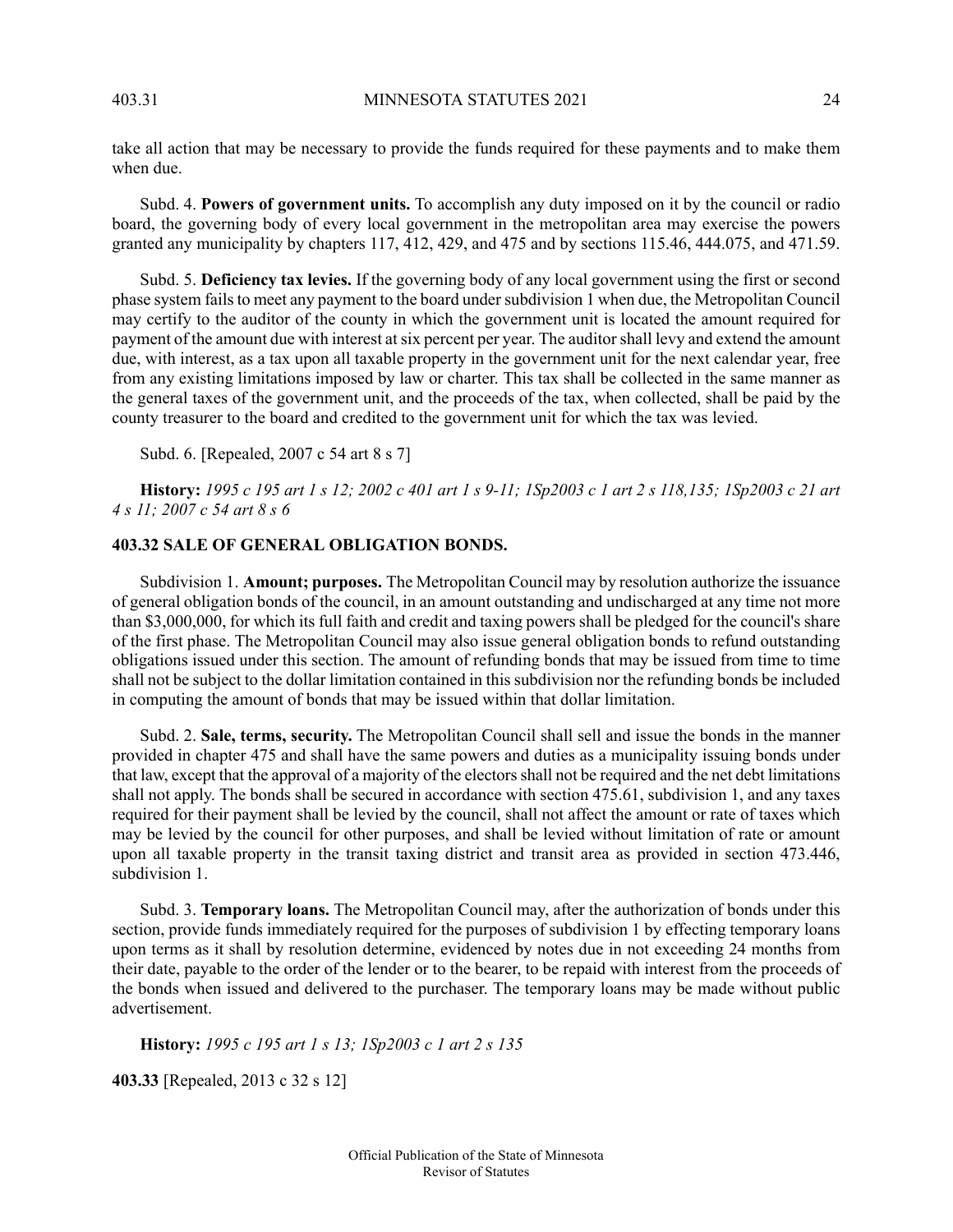### **403.34 OPTIONAL LOCAL USE OF STATEWIDE SYSTEM.**

Subdivision 1. **Options.** Use of the statewide public safety radio system by local governments, quasi-public service organizations, and private entities eligible to use the system shall be optional and no local government or other eligible user of the system shall be required to abandon or modify current public safety radio communication systems or purchase new equipment until the local government or other eligible user elects to join the system. Public safety radio communication service to local governments and other eligible users who do not initially join the system shall not be interrupted. No local government or other eligible users who do not join the system shall be charged a user fee for the use of the system.

Subd. 2. **Requirements to join.** Local governments and other entities eligible to join the statewide public safety radio system which elect to join the system must do so in accordance with and meet the requirements of the provisions of the plan adopted by the board as provided in section 403.36.

History: 1995 c 195 art 1 s 15; 1Sp2003 c 1 art 2 s 135; 2006 c 260 art 6 s 18

<span id="page-24-0"></span>**403.35** [Repealed, 2006 c 260 art 6 s 21]

### **403.36 STATEWIDE RADIO BOARD.**

Subdivision 1. **Membership.** (a) The commissioner of public safety shall convene and chair the Statewide Radio Board to develop a project plan for a statewide, shared, trunked public safety radio communication system. The system may be referred to as "Allied Radio Matrix for Emergency Response," or "ARMER."

- (b) The board consists of the following members or their designees:
- (1) the commissioner of public safety;
- (2) the commissioner of transportation;
- (3) the state chief information officer;
- (4) the commissioner of natural resources;
- (5) the chief of the Minnesota State Patrol;
- (6) the chair of the Metropolitan Council;

(7) two elected city officials, one from the ten-county metropolitan area and one from Greater Minnesota, appointed by the governing body of the League of Minnesota Cities;

(8) two elected county officials, one from the ten-county metropolitan area and one from Greater Minnesota, appointed by the governing body of the Association of Minnesota Counties;

(9) two sheriffs, one from the ten-county metropolitan area and one from Greater Minnesota, appointed by the governing body of the Minnesota Sheriffs' Association;

(10) two chiefs of police, one from the ten-county metropolitan area and one from Greater Minnesota, appointed by the governor after considering recommendations made by the Minnesota Chiefs' of Police Association;

(11) two fire chiefs, one from the ten-county metropolitan area and one from Greater Minnesota, appointed by the governor after considering recommendations made by the Minnesota Fire Chiefs' Association;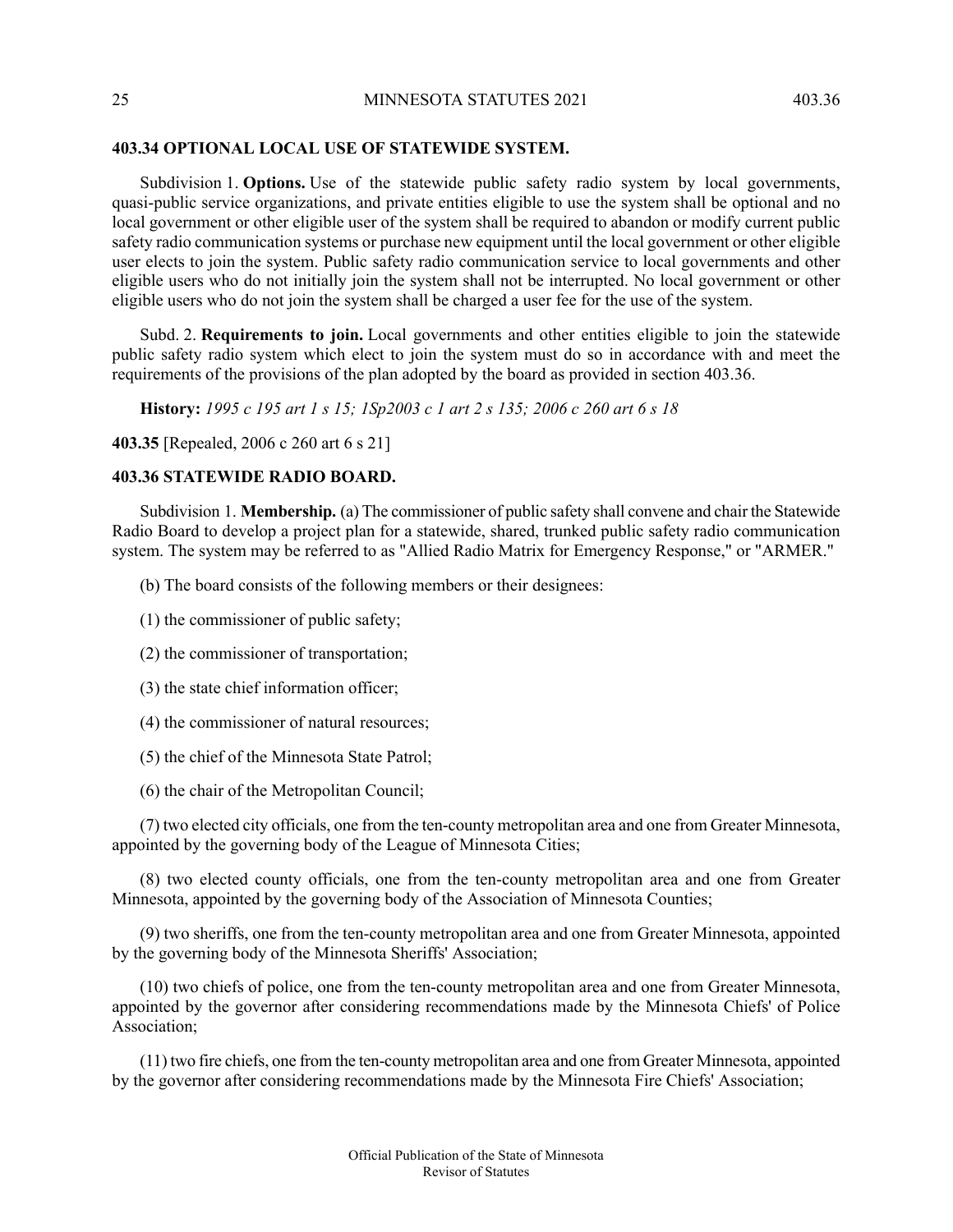(12) two representatives of emergency medical service providers, one from the ten-county metropolitan area and one from Greater Minnesota, appointed by the governor after considering recommendations made by the Minnesota Ambulance Association;

(13) the chair of the Metropolitan Emergency Services Board; and

(14) a representative of Greater Minnesota elected by those units of government in phase three and any subsequent phase of development as defined in the statewide, shared radio and communication plan, who have submitted a plan to the Statewide Radio Board and where development has been initiated.

(c) The Statewide Radio Board shall coordinate the appointment of board membersrepresenting Greater Minnesota with the appointing authorities and may designate the geographic region or regions from which an appointed board member is selected where necessary to provide representation from throughout the state.

Subd. 1a. **Terms.** Board members have no set term and remain on the board until a successor is appointed as provided in subdivision 1. However, with respect to those board members who, under subdivision 1, must be elected officials, a successor must be appointed as provided in subdivision 1 no later than the date that the member is no longer an elected official, unlessthe member dies while in office, in which case a successor must be named as soon as practicable.

Subd. 1b. **Compensation; removal; vacancies.** Compensation, removal, and filling of vacancies of board members are governed by section 15.0575, except that appointments to the board are not subject to the open appointments process of sections 15.0597 to 15.0599.

Subd. 1c. **Voting.** Each member has one vote. The majority of the voting power of the board constitutes a quorum, although a smaller number may adjourn from time to time. Any motion, other than adjournment, must be favored by a majority of the voting power of the board in order to carry.

Subd. 1d. **Calling meeting.** The board shall convene upon the call of the chair or any six members of the board.

Subd. 1e. **Implement plan and establish statewide system.** The Statewide Radio Board has overall responsibility for the statewide, shared radio and communication system project plan. The commissioner of public safety shall implement the plan adopted by the Statewide Radio Board. The commissioner of public safety shall contract with the commissioner of transportation to construct, own, operate, maintain, and enhance the elements of the backbone system defined in the plan. The commissioner of transportation, under appropriate state law, shall contract for, or procure by purchase or lease (including joint purchase and lease agreements), construction, installation of materials, supplies and equipment, and other services as may be needed to build, operate, and maintain the system backbone. The Department of Transportation shall own, operate, and maintain those elements identified in the project plan as the system backbone, including, but not limited to, radio towers and associated structures and equipment related to the system backbone.

Subd. 1f. [Repealed, 2009 c 59 art 5 s 25]

Subd. 1g. **State Interoperability Executive Committee.** (a) In addition to responsibilities provided for in subdivision 1e, the Statewide Radio Board is designated as Minnesota's State Interoperability Executive Committee.

(b) As Minnesota's State Interoperability Executive Committee, the Statewide Radio Board shall:

(1) develop and maintain a statewide plan for local and private public safety communications interoperability that integrates with the Minnesota emergency operation plan;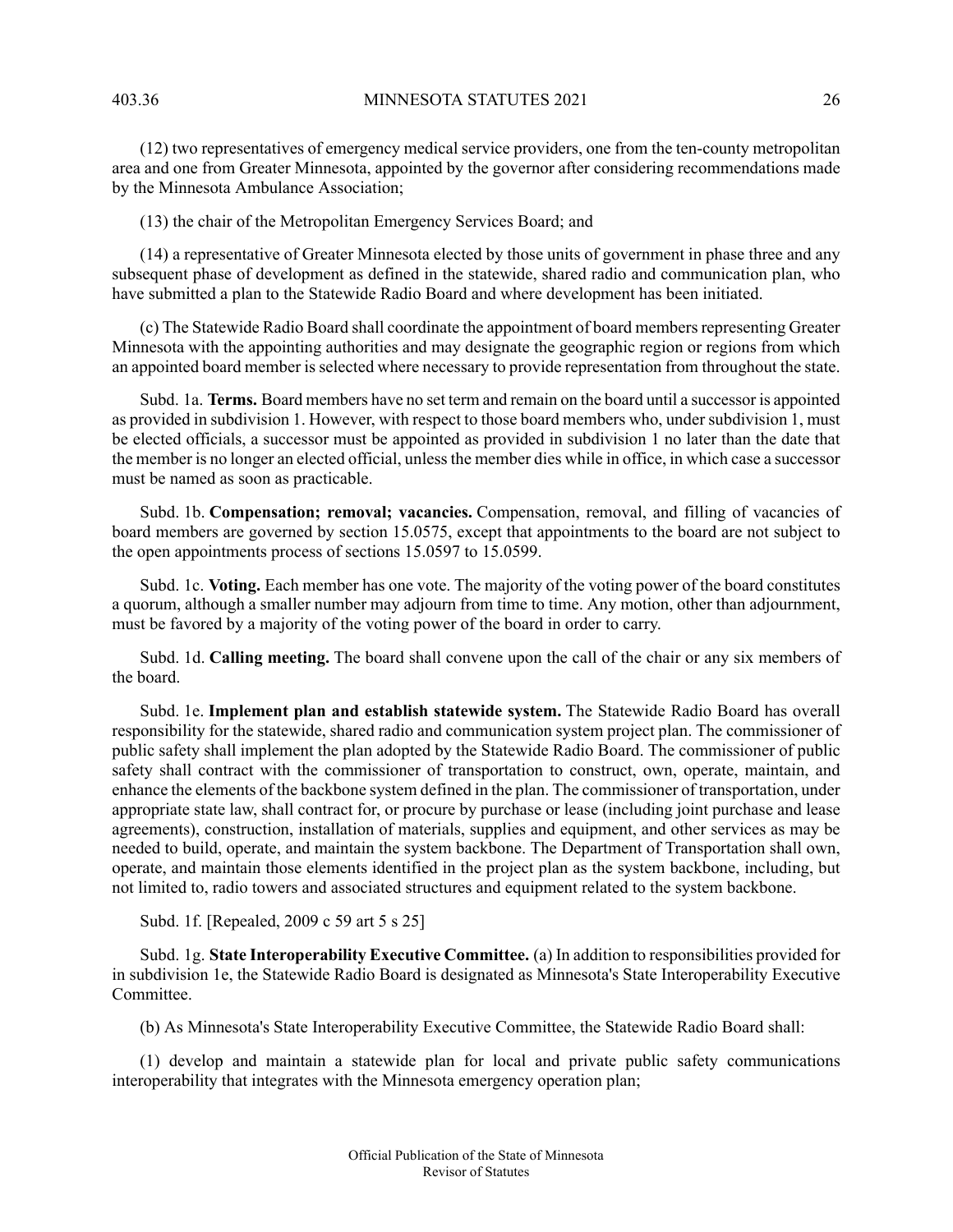(2) develop and adopt guidelines and operational standards for local and private public safety communications interoperability within Minnesota;

(3) promote coordination and cooperation among local, state, federal, and tribal public safety agencies in addressing statewide public safety communications interoperability within Minnesota;

(4) advise the commissioner of the Department of Public Safety on public safety communications interoperability and on the allocation and use of funds made available to Minnesota to support public safety communications interoperability;

(5) to the extent permitted by federal law, Federal Communications Commission regulations, and the National Telecommunications and Information Administration, develop guidelines and standards for the efficient use of interoperability frequencies on all frequency spectrums assigned to public safety users; and

(6) to the extent permitted by federal law and treaties with Canada, develop guidelines and standards that support interoperability with adjoining states and provinces of Canada along Minnesota's northern border.

Subd. 2. **Plan contents.** (a) The statewide, shared radio and communication system project plan must include:

(1) standards, guidelines, and comprehensive design for the system, including use and integration of existing public and private communications infrastructure;

(2) proposed project implementation schedule, phases, and estimated costs for each phase of the plan;

(3) recommended statutory changes required for effective implementation and administration of the statewide, shared trunked radio and communication system;

(4) an interoperability committee to make recommendations on the statewide plan for local and private public safety communications interoperability and on guidelines and operational standards necessary to promote public safety communications interoperability within Minnesota; and

(5) a policy for the lease of excess space or capacity on systems constructed under the project plan, consistent with section 174.70, subdivision 2, with priority given first to local units of government for public safety communication transmission needs and second to any other communications transmission needs of either the public or private sector.

(b) The Statewide Radio Board must ensure that generally accepted project management techniques are utilized for each project or phase of the backbone of the statewide, shared radio and communication system consistent with guidelines of the Project Management Office of the Department of Information Technology Services:

- (1) clear sponsorship;
- (2) scope management;
- (3) project planning, control, and execution;
- (4) continuous risk assessment and mitigation;
- (5) cost management;
- (6) quality management reviews;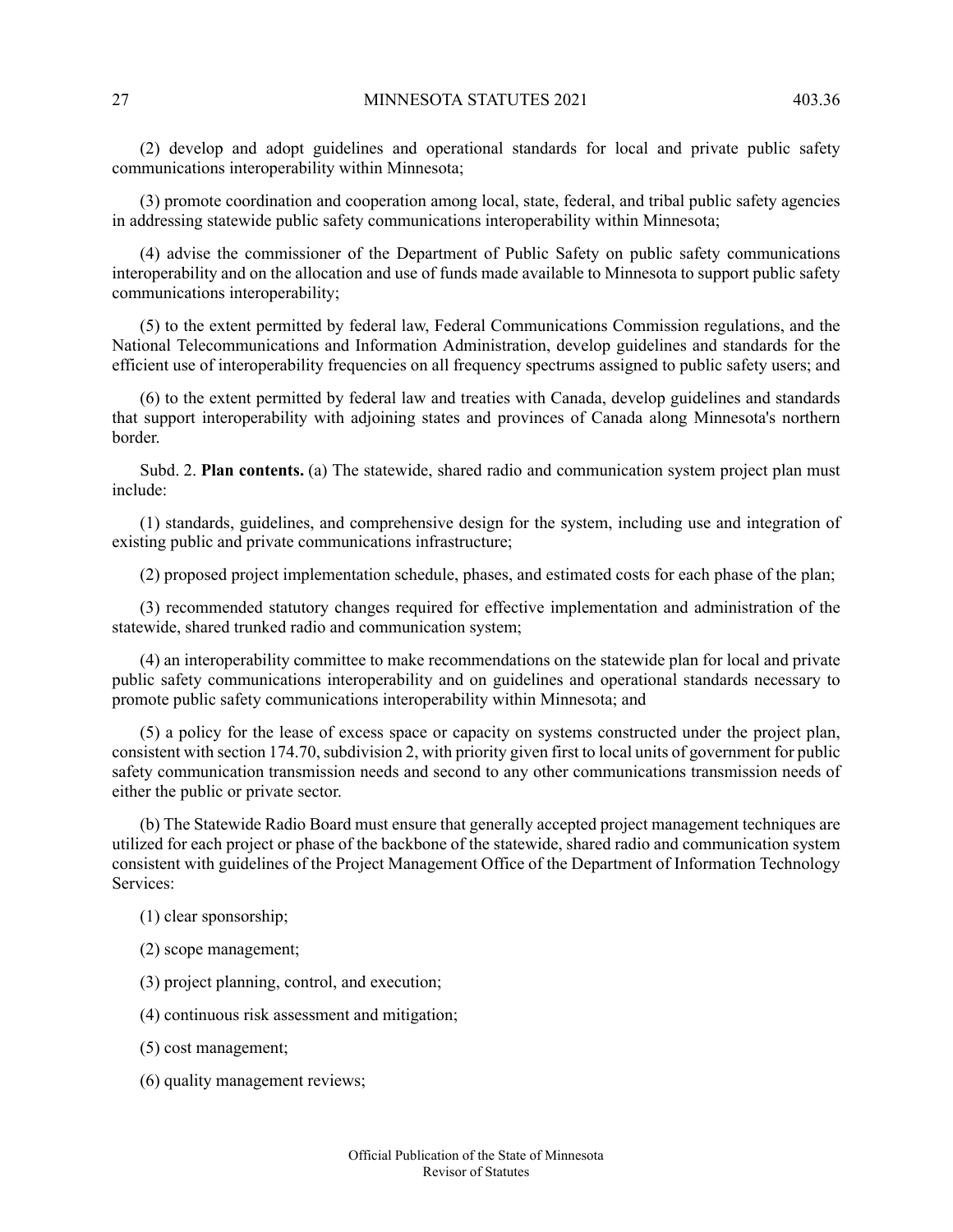(7) communications management; and

(8) proven methodology.

Subd. 3. **Local financing.** A local unit of government that receives state funds for integration with the statewide, shared, trunked radio and communication system must have a plan approved by the Statewide Radio Board and must comply with the standards and guidelines contained in the project plan. The Statewide Radio Board must review and approve all local and regional planning initiatives for connectivity to the system to assure compatibility, interoperability and integration support with the system and plan standards. As part of the review the Statewide Radio Board must require, and a county or local unit of government must provide, a detailed plan including a budget and detailed cost estimates.

Subd. 4. **Reporting.** In conjunction with each biennial budget process, the Statewide Radio Board must submit a status report to the governor and to the chairs and ranking minority members of the house of representatives and senate committees with jurisdiction over capital investment and criminal justice funding and policy. The report must include a substantive assessment and evaluation of each significant part of the implementation of the statewide public safety radio plan with (1) to the extent possible, an update on risks and mitigation strategies; and (2) quantitative information on the status, progress, costs, benefits, and effects of those efforts.

<span id="page-27-0"></span>History: 2002 c 401 art 1 s 12; 1Sp2003 c 1 art 2 s 119,135; 2004 c 201 s 16; 2005 c 156 art 5 s 21,23; 2006 c 230 s 1; 2006 c 260 art 6 s 19,20; 2009 c 59 art 5 s 12,13; 2009 c 101 art 2 s 109; 2013 c 134 s 27,30; 2013 c 142 art 3 s 36; 2021 c 31 art 2 s 16; 1Sp2021 c 11 art 2 s 27

# **403.37 POWERS OF STATEWIDE RADIO BOARD.**

Subdivision 1. **General.** In addition to any other powers specifically provided by law, the Statewide Radio Board has the powers necessary to oversee the planning, implementation, and maintenance of the ARMER system given in this section.

Subd. 2. **Planning.** The board shall coordinate the statewide, shared radio and communication system project plan with local and regional plans and modify the plan as necessary to facilitate the implementation of the backbone of the statewide, shared radio and communication system.

Subd. 3. **System architecture.** The board shall define the backbone of the system, the timing and regions of system backbone development, the geographic scope of each region, and the standards for system backbone performance necessary to assure systemwide development that maximizes interoperability throughout the system.

Subd. 4. **Implementation.** The board shall oversee the implementation of the plan and ensure that the system is built, owned, operated, and maintained in accordance with the plan.

Subd. 5. **Assignment of frequencies.** The board shall oversee the assignment of frequencies to local users and to subsystems.

Subd. 6. **Cost apportionment.** The board shall determine how capital and operating costs of the system backbone are apportioned to users, including the cost of additional participants.

Subd. 7. **Excess capacity allocation.** The board shall determine how excess capacity provided in the system backbone design will be allocated.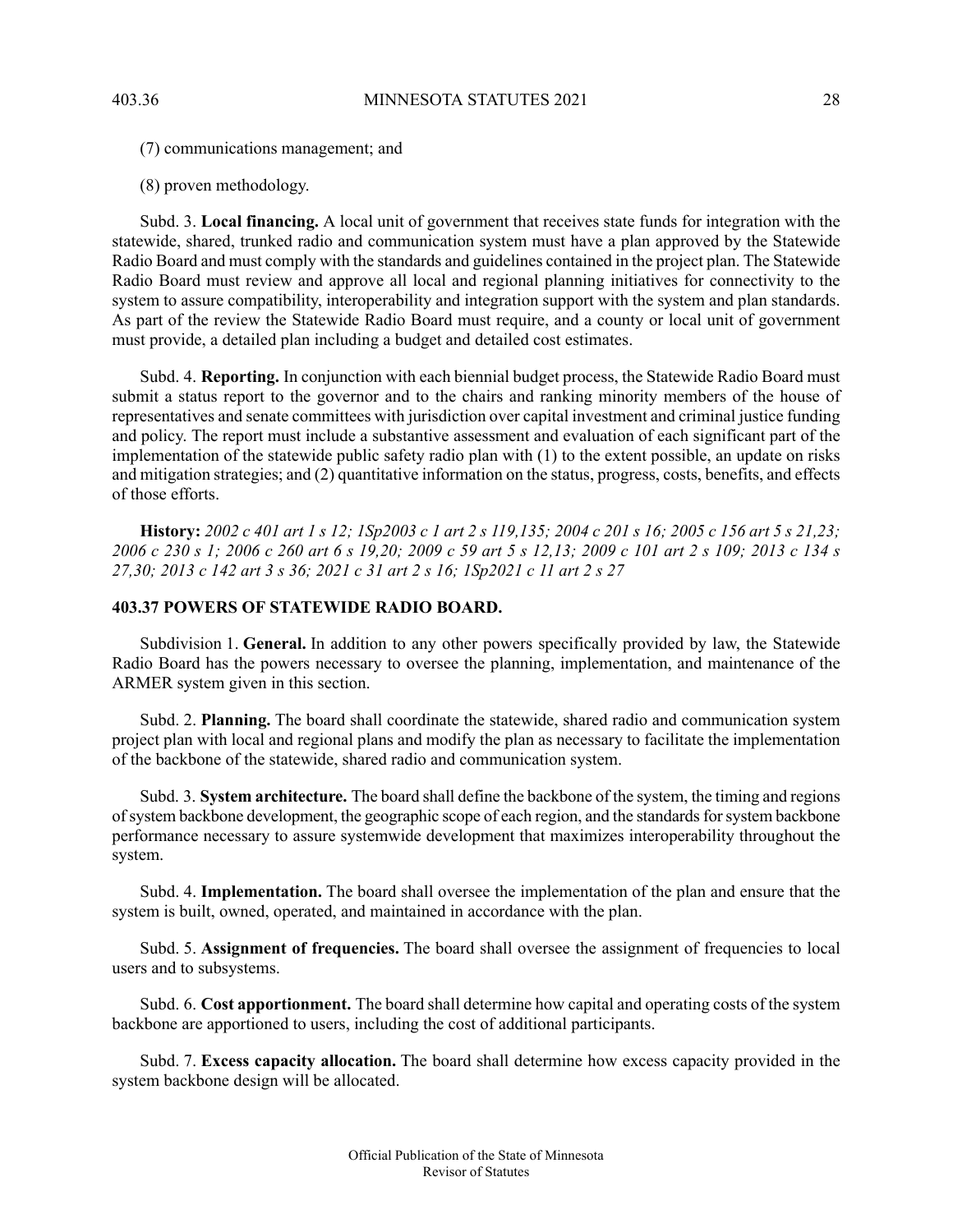Subd. 8. **System enhancements.** The board shall coordinate the extent to which local governments, quasi-public service corporations, and private entities eligible to use the system may provide system enhancements at their own expense.

Subd. 9. **Technical standards.** The board shall establish and enforce performance and technical standards for the operation of the system backbone.

Subd. 10. **Protocols.** The board shall establish and enforce priorities or protocols for the system that facilitate statewide uniformity.

Subd. 11. **Integration.** The board shall coordinate the integration of the statewide, shared radio and communication system among regions, adjoining states, federal entities, and to the extent permitted by law, with Canadian public safety entities.

<span id="page-28-0"></span>Subd. 12. **Allocation of money.** The board shall allocate money available to the Statewide Radio Board among regional radio boards or to local entities within a region to encourage local and regional participation in the system. This does not limit the authority of regional radio boards and local entities to individually or collectively seek funding of local and regional enhancements and subsystems to the system backbone.

**History:** *2004 c 201 s 17; 2013 c 32 s 4*

# **403.38 STATEWIDE ARMER INTEGRATION.**

<span id="page-28-1"></span>Notwithstanding any provision to the contrary in sections 403.21 to 403.40, the Statewide Radio Board has the final authority over technical and operational standards necessary to provide for the development and implementation of the ARMER system that maximizes the integration of the public safety radio communication system throughout the state, including the backbone previously established by the Metropolitan Radio Board. Technical and operational standards that do not interfere with the integration of the system may be established locally or regionally.

**History:** *2004 c 201 s 18; 2013 c 32 s 5*

### **403.382 STATEWIDE EMERGENCY COMMUNICATION BOARD.**

Subdivision 1. **Statewide Emergency Communication Board.** (a) By an affirmative vote of a majority of the members of the Statewide Radio Board, the board may elect to become a Statewide Emergency Communication Board.

(b) As a Statewide Emergency Communication Board, the board shall be responsible for the statewide coordination of 911 service in addition to existing responsibilities for the ARMER system provided for in sections 403.21 to 403.37.

Subd. 2. **911 service.** In addition to any other powers specifically provided by law, the Statewide Emergency Communication Board has the powers given in this section for the coordination of 911 services.

Subd. 3. **Planning.** The board shall coordinate the plan for the implementation of Minnesota's next generation 911 service with local and regional plans and modify the plan as necessary to facilitate the implementation of 911 services throughout the state in accordance with federal law.

Subd. 4. **911 service architecture.** The board shall define the standards for system performance of 911 service necessary to assure development that maximizes compatibility and interoperability of 911 service throughout the state.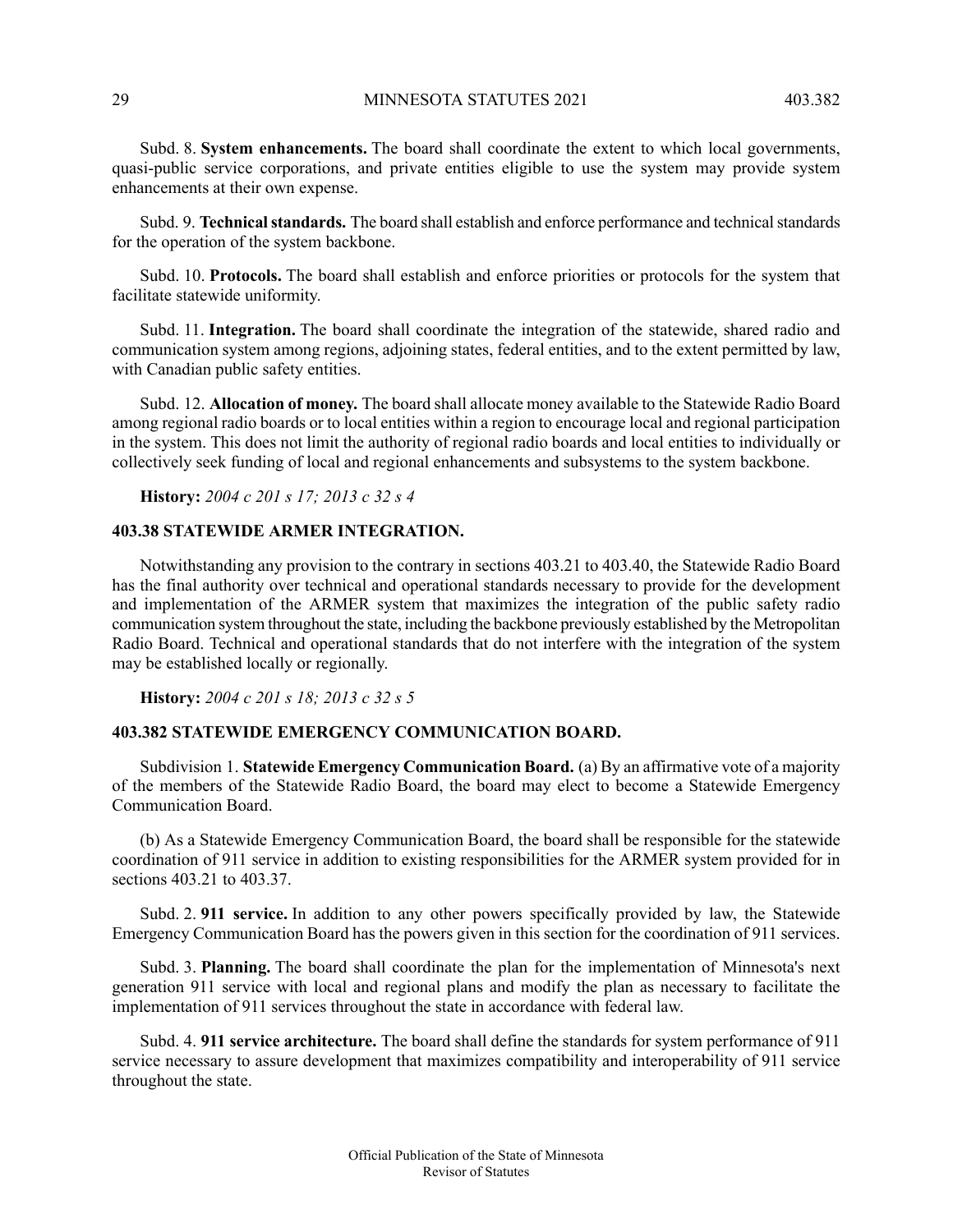Subd. 5. **Implementation.** The board shall oversee the implementation of the plan under subdivision 3 for 911 service and ensure that the 911 services are implemented, operated, and maintained in accordance with the 911 service plan.

Subd. 6. **System enhancements.** The board shall coordinate system enhancements to maintain interoperability and minimum design standards to the extent to which local governments and nongovernmental public safety entities eligible for direct connection to Minnesota's 911 network may provide for system enhancements at their own expense.

Subd. 7. **System standards.** The board shall establish and enforce rules establishing performance, operational, and system standards for the operation of 911 services.

Subd. 8. **Other emergency communication system planning and coordination.** In addition to powers provided for in this section for the coordination of 911 service, the board shall be responsible for planning and coordination of the following public safety emergency communication networks:

(1) developing and maintaining a plan for the implementation of a statewide public safety broadband network, including the definition of technical and operational standards for that network; and

<span id="page-29-0"></span>(2) other wireless communication technologies or wireless communication networks for public safety communications, where the board finds that coordination and planning on a regional or statewide basis is appropriate or where regional or statewide coordination has been requested by the Federal Communications Commission or the Department of Homeland Security which is coordinating the technology or network on a national level.

**History:** *2013 c 32 s 6*

### **403.39 REGIONAL RADIO BOARDS.**

Subdivision 1. **Establishment.** Notwithstanding the provisions of section 471.59, subdivision 1, requiring commonality of powers, two or more counties or a city and one or more counties within a region defined in the statewide radio board's project plan under section 403.36, through action of their governing bodies, by adoption of a joint powers agreement that complies with section 471.59, subdivisions 1 to 5, may establish a regional radio board to implement, maintain, and operate regional and local improvements to the statewide, shared, trunked radio and communication system provided for in section 403.36. Where the governing bodies of the participating units of government of a regional radio board have approved an amendment to the regional radio board's joint powers agreement authorizing the incorporation of a federally recognized Indian tribe into the joint powers agreement, the federally recognized Indian tribe may be incorporated into the joint powers agreement upon the adoption of the joint powers agreement by the tribe's governing body. Membership in a regional radio board shall include one county commissioner appointed by each respective county board party to the joint powers agreement and an elected official from any city party to the joint powers agreement, and may include additional members whose qualifications are specified in the joint powers agreement.

Subd. 2. **Powers.** In addition to the powers enumerated in section 471.59, a regional radio board, as necessary and convenient to implement regional and local improvements to the statewide, shared, trunked radio and communication system provided for in section 403.36, has the following powers:

(1) to establish bylaws and other organizational procedures consistent with the terms of the joint powers agreement;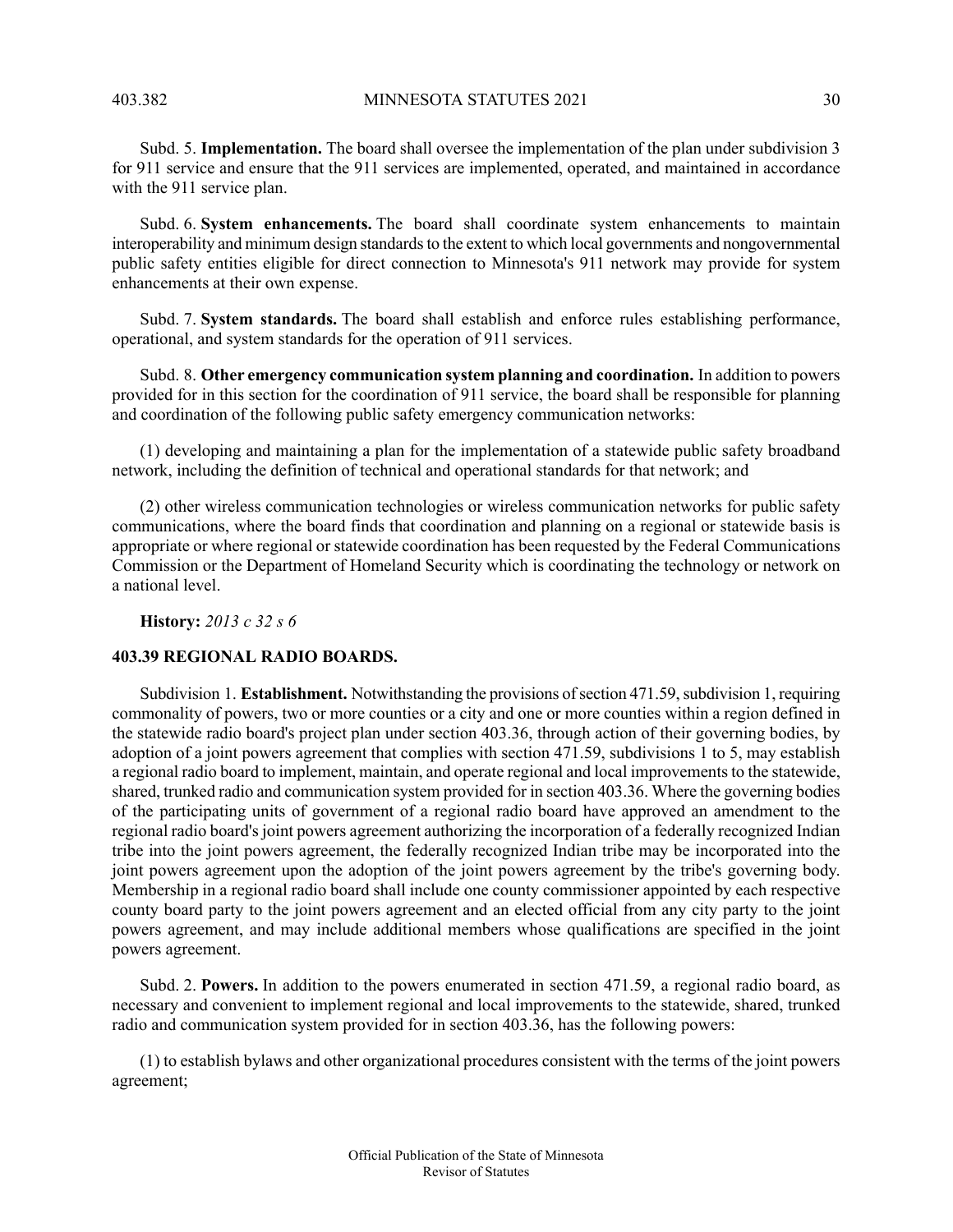(2) to apply for and hold licenses for public safety frequencies to be used in regional and local improvements, including a regional data system;

(3) to set or adopt regional performance and technical standards, subject to review by the Statewide Radio Board, that do not interfere with the backbone or interoperability infrastructure administered by the Statewide Radio Board;

(4) to enter into contracts necessary to carry out its responsibilities;

(5) to acquire by purchase, lease, gift, or grant, property, both real and personal, and interests in property necessary for the accomplishment of its purposes and to sell or otherwise dispose of property it no longer requires; and

(6) to contract with the state of Minnesota, through the commissioner of transportation, for construction, ownership, operation, and maintenance of regional or local improvements to the statewide, shared, trunked radio and communication system.

Subd. 3. **Relationship to local governments.** Where a regional radio board has been established in accordance with this section, local governments and other public entities eligible under part 90 of the FCC rules to operate upon a statewide, shared public safety radio and communication system within the region covered by the regional radio board must coordinate its implementation through one of the parties to the joint powers agreement. For purposes of grants made available by the Department of Public Safety, a regional radio board is entitled to apply for, receive, and administer grants on behalf of one or more public safety entities operating within the counties who are a party to the joint powers agreement.

<span id="page-30-0"></span>Subd. 4. **Scope.** Nothing in thissection shall limit a regional radio board organized undersection 471.59 from expanding the scope of the joint powers agreement to include the joint or cooperative exercise of powers consistent with section 471.59 related to other public safety purposes which may include the joint and cooperative exercise of powers among lessthan all members of the regional radio board. An amendment to the joint powers agreement expanding the scope of the agreement must be approved by the governing bodies of each of the members of the regional radio board.

**History:** *2004 c 201 s 19; 2013 c 32 s 7*

# **403.392 REGIONAL EMERGENCY COMMUNICATION BOARDS.**

Subdivision 1. **Regional emergency communication board election.** A regional radio board may elect to become a regional emergency communication board by amending the joint powers agreement establishing the regional radio board to include responsibility for coordinating 911 service within the region.

Subd. 2. **Powers of regional emergency communication board.** Where a regional radio board has elected to become a regional emergency communication board, the board shall have the powers provided for in sections 403.39 and 471.59. The board must provide for the following powers in its joint power agreement:

(1) the development and maintenance of a regional plan for the implementation of Next Generation 911 (NG911) service within the region or within subregions of the region consistent with standards established under section 403.382; and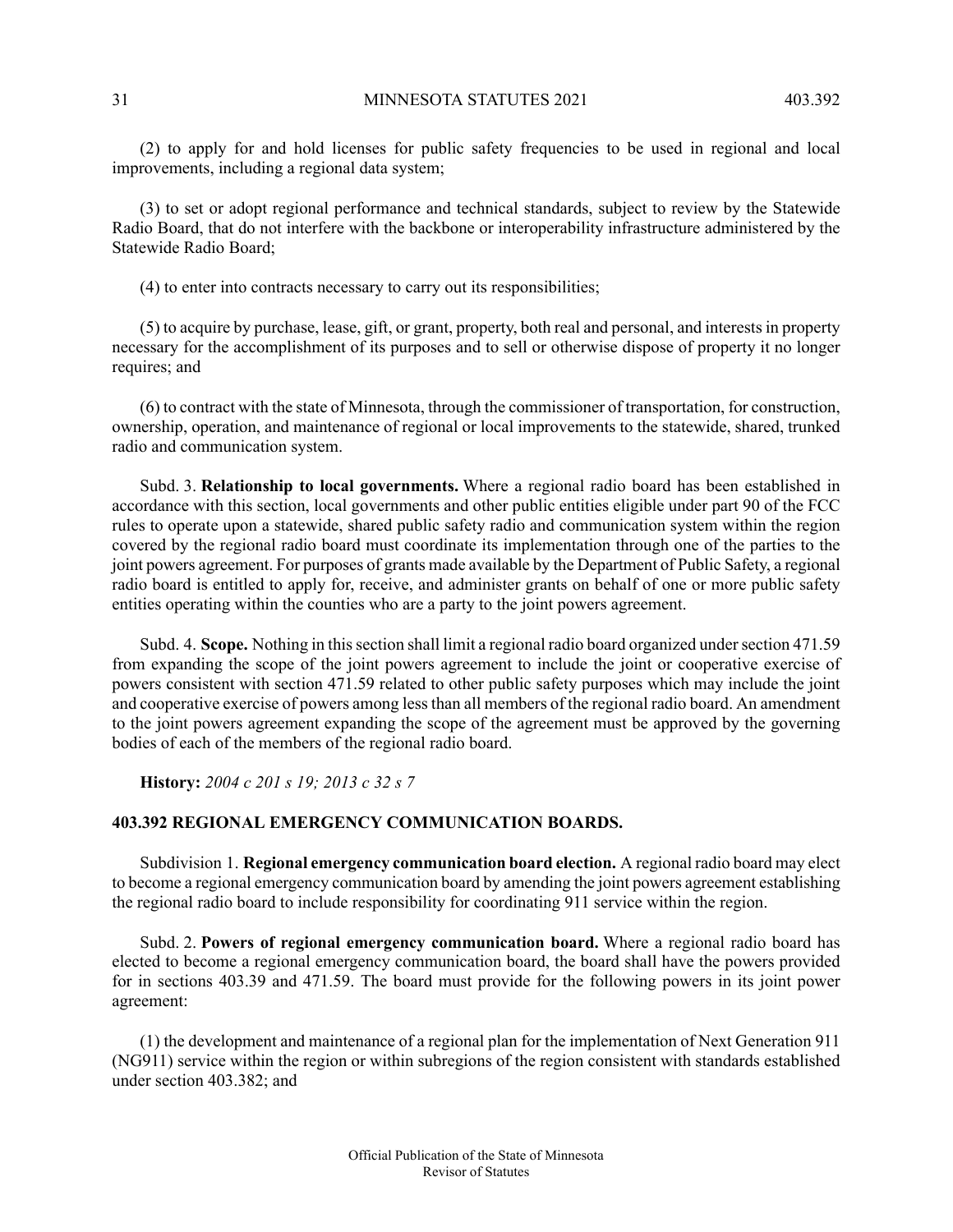(2) the establishment of regional technical and operational standards for the implementation of NG911 service within the region or within subregions of the region that are consistent with technical and operational standards for 911 service adopted pursuant to section 403.382.

<span id="page-31-0"></span>**History:** *2013 c 32 s 8*

### **403.40 ADVISORY COMMITTEES.**

Subdivision 1. **Regional advisory committees.** The Statewide Radio Board shall facilitate the formation of a regional advisory committee in each region of development. A regional advisory committee may create a regional radio board under section 403.39 and conduct its affairs in accordance with the joint powers agreement. During the initial phase of development within a region, the Statewide Radio Board shall act cooperatively with the regional advisory committee or the regional radio board to complete development of the basic communication infrastructure and interoperability infrastructure. Upon the completion of the initial phase of development within a region, the Statewide Radio Board shall cooperate with and assist the regional advisory committee or the regional radio board in implementing its regional plan and with subsequent development within the region.

Subd. 2. **Topical advisory committees.** The Statewide Radio Board may establish one or more advisory groups for the purpose of advising on the plan, design, implementation, and administration of statewide interoperable public safety communications with representatives from each region of implementation to advise on, at least, the following topical areas specified for each committee:

(1) a committee of users representing all regions where the system backbone has been implemented to make recommendations on how capital and operating costs of the system should be apportioned among users, including the cost of additional participants;

(2) a committee to make recommendations on performance and operational standards for the system to the extent that performance and operational standards impact the operation of the system backbone and interoperability infrastructure;

(3) an operations and technical committee to make recommendations on the plan and operational issues related to the technical aspects of the system backbone and interoperability infrastructure; and

<span id="page-31-2"></span><span id="page-31-1"></span>(4) in cases where the board has made an election under section 403.382, a 911 operations and technical committee to make recommendations on the 911 service plan and operational issues related to the technical aspects of the implementation of Next Generation 911 service throughout the state.

**History:** *2004 c 201 s 20; 2013 c 32 s 9*

### **MISCELLANEOUS**

### **403.51 AUTOMATIC EXTERNAL DEFIBRILLATION; REGISTRATION.**

Subdivision 1. **Definitions.** (a) For purposes of this section, the following terms have the meanings given them.

(b) "Automatic external defibrillator" or "AED" means an electronic device designed and manufactured to operate automatically or semiautomatically for the purpose of delivering an electrical current to the heart of a person in sudden cardiac arrest.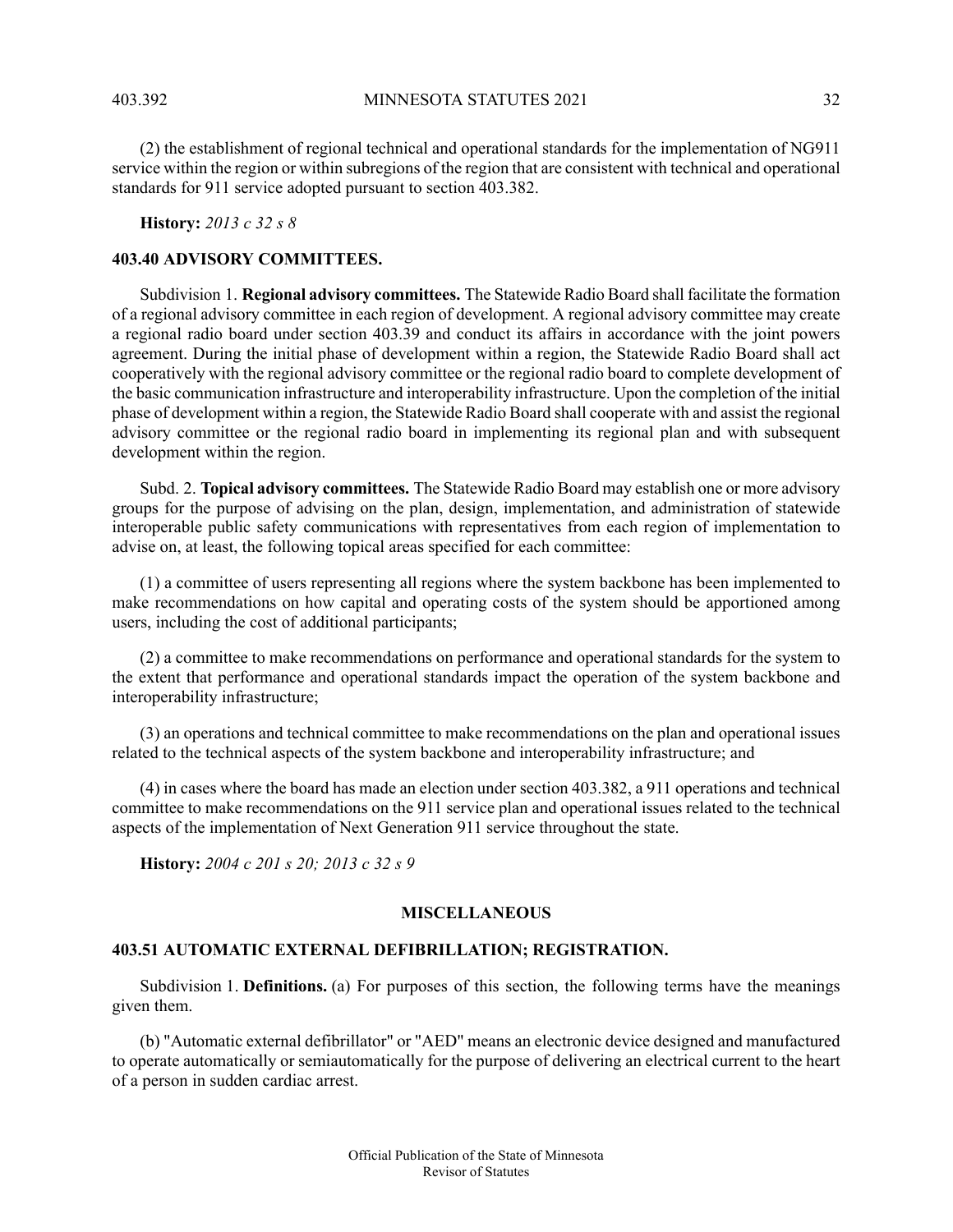(c) "AED registry" means a registry of AEDs that requires a maintenance program or package, and includes, but is not limited to: the Minnesota AED Registry, the National AED Registry, iRescU, or a manufacturer-specific program.

(d) "Person" means a natural person, partnership, association, corporation, or unit of government.

(e) "Public access AED" means an AED that is intended, by its markings or display, to be used or accessed by the public for the benefit of the general public that may be in the vicinity or location of that AED. It does not include an AED that is owned or used by a hospital, clinic, business, or organization that is intended to be used by staff and is not marked or displayed in a manner to encourage public access.

(f) "Maintenance program or package" means a program that will alert the AED owner when the AED has electrodes and batteries due to expire or replaces those expiring electrodes and batteries for the AED owner.

(g) "Public safety agency" meanslocal law enforcement, county sheriff, municipal police, tribal agencies, state law enforcement, fire departments, including municipal departments, industrial fire brigades, and nonprofit fire departments, joint powers agencies, and licensed ambulance services.

(h) "Mobile AED" means an AED that (1) is purchased with the intent of being located in a vehicle, including, but not limited to, public safety agency vehicles; or (2) will not be placed in stationary storage, including, but not limited to, an AED used at an athletic event.

(i) "Private-use AED" means an AED that is not intended to be used or accessed by the public for the benefit of the general public. This may include, but is not limited to, AEDs found in private residences.

Subd. 2. **Registration.** A person who purchases or obtains a public access AED shall register that device with an AED registry within 30 working days of receiving the AED.

Subd. 3. **Required information.** A person registering a public access AED shall provide the following information for each AED:

(1) AED manufacturer, model, and serial number;

(2) specific location where the AED will be kept; and

(3) the title, address, and telephone number of a person in management at the business or organization where the AED is located.

Subd. 4. **Information changes.** The owner of a public access AED shall notify the owner's AED registry of any changes in the information that is required in the registration within 30 working days of the change occurring.

Subd. 5. **Public access AED requirements.** A public access AED:

(1) may be inspected during regular business hours by a public safety agency with jurisdiction over the location of the AED;

(2) must be kept in the location specified in the registration; and

(3) must be reasonably maintained, including replacement of dead batteries and pads/electrodes, and comply with all manufacturer's recall and safety notices.